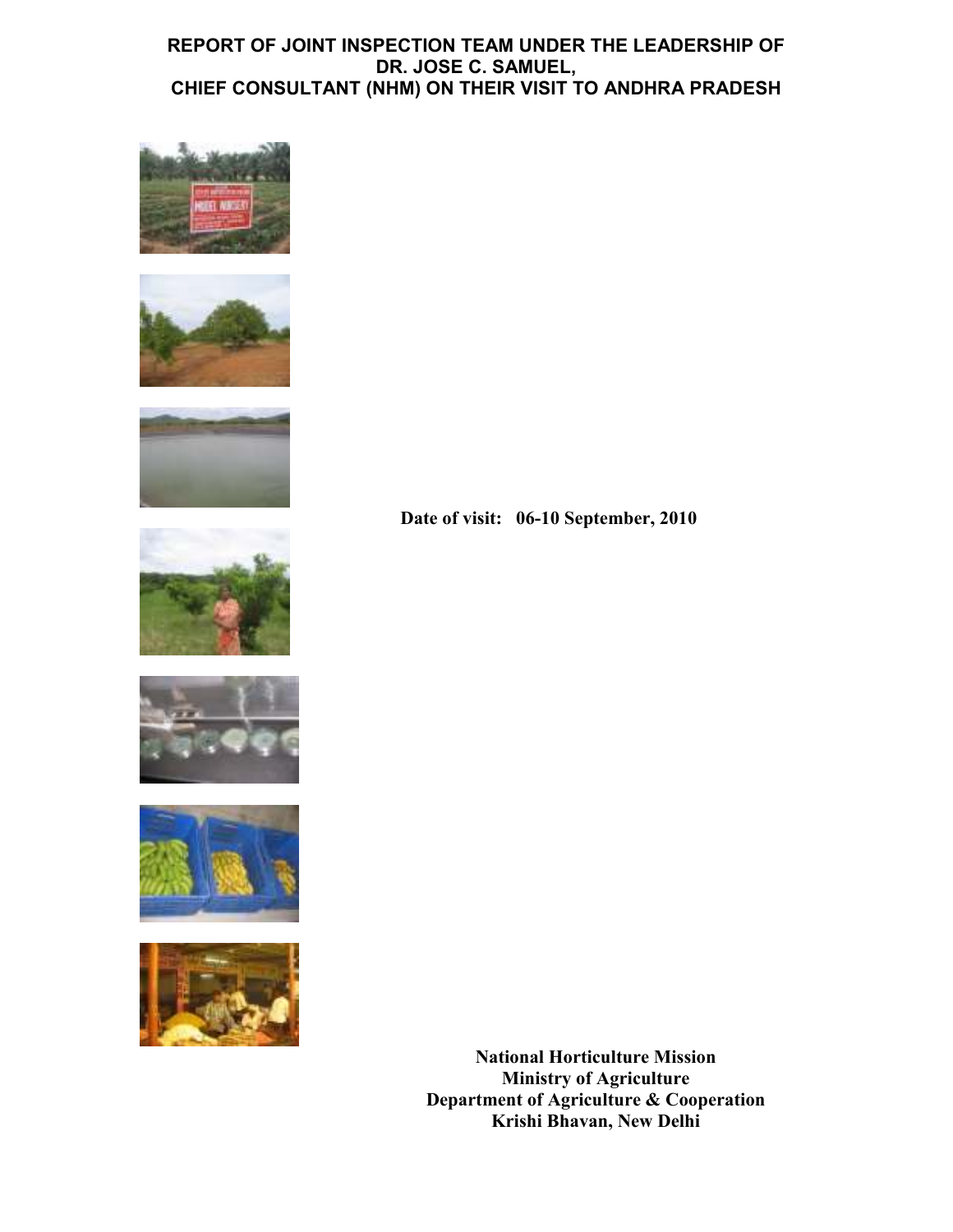# INDEX

| <b>TOPIC</b>                       | Page |
|------------------------------------|------|
| <b>INTRODUCITON</b>                | 3    |
| <b>MAIN OBSERVAITONS</b>           | 4    |
| <b>STATUS OF NHM ACTIVITIES</b>    | 6    |
| <b>STASTUS OF MICRO IRRIGATION</b> | 10   |
| <b>VISIT TO DISTRICTS</b>          | 12   |
| Ranga Reddy District               | 13   |
| <b>Chittoor District</b>           | 17   |
| <b>YSR (Cudappah) District</b>     | 23   |
| <b>Medak District</b>              | 27   |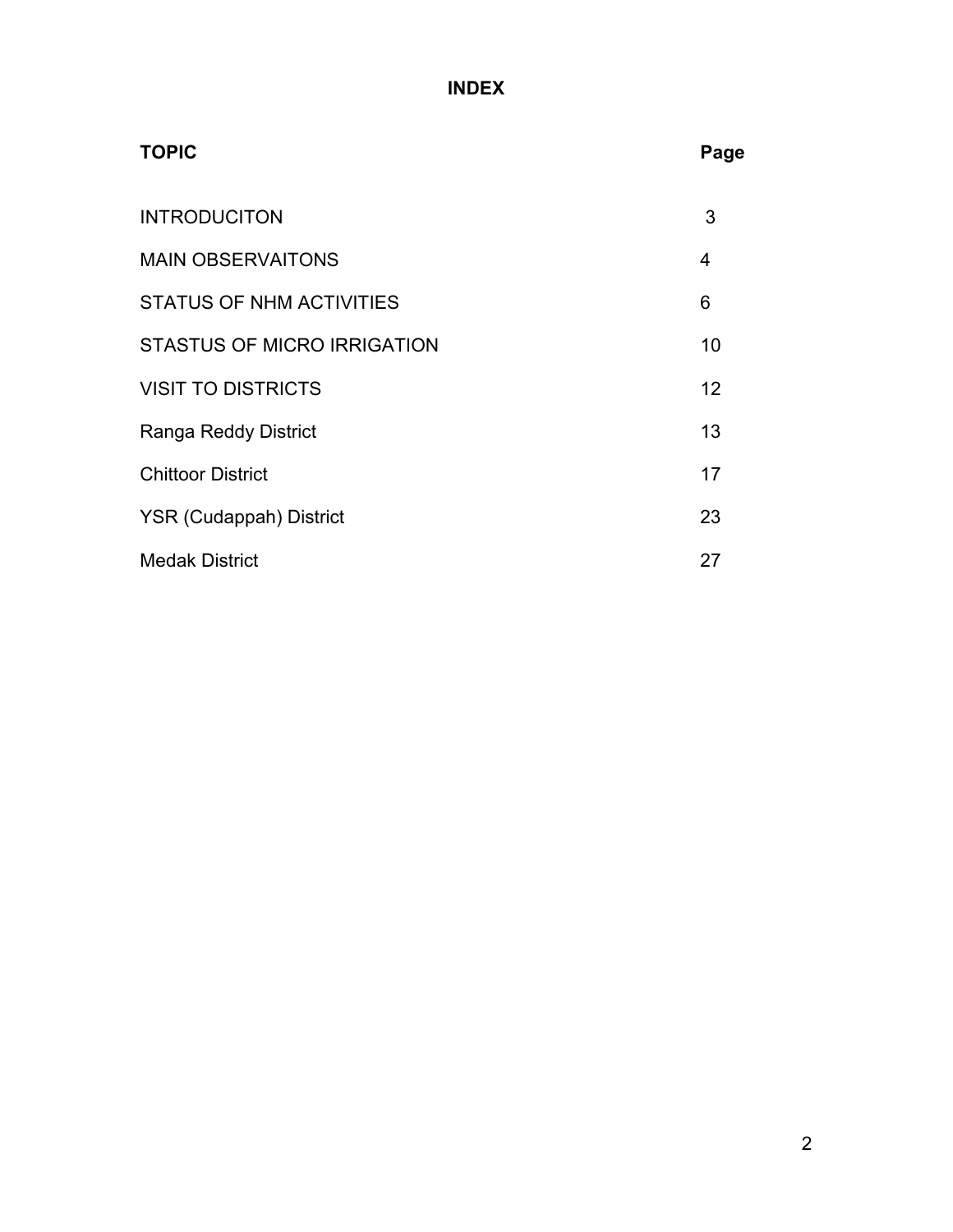### REPORT OF THE JOINT INSPECTION TEAM UNDER THE LEADERSHIP OF DR. JOSE C. SAMUEL, CHIEF CONSULTANT (NHM) WHICH VISITED ANDHRA PRADESH DURING 06-10 SEPTEMBER, 2010

## INTRODUCITON

The Joint Inspection Team (JIT) comprising of the following Members visited Andhra Pradesh during  $6<sup>th</sup>$  to 10<sup>th</sup> of September, 2010 to review the progress under the Central and Centrally Sponsored Schemes, particularly National Horticulture Mission (NHM) and Micro Irrigation Schemes in the State:

- 1. Dr. Jose C. Samuel, Chief Consultant (NHM) Team Leader
- 2. Dr. Tamil Selvan, Director, Directorate of Arecanut & Spices Development, Kozhikode
- 3. Shri Venkatesh Hubballi, Director, Directorate of Cashew & Cocoa Development, Kochi
- 4. Dr. Satyanarayana Reddy, Senior Scientist (Hort.), APHU, Rajendernagar, Hyderabad
- 5. Dr. Shiva Shankar Mantha, Professor (Agronomy), PFDC, College of Agriculture, ANGRAU, Rajendernagar, Hyderabad
- 6. Shri D. Balaji Naik, Executive Director, SHM, Andhra Pradesh, Hyderabad
- 7. Shri Ananda Rao, Project Officer, APMIP, Hyderabad
- 8. Shri R.R. Sharma, Technical Officer (Hort.), Ministry of Agriculture, New Delhi

Other Schemes such as NHB and CDB Schemes were also reviewed by the JIT during a preliminary meeting held on the  $6<sup>th</sup>$  of September, 2010 at Hyderabad. The JIT visited Renga Reddy, Chittoor, Guddapah and Medak Districts. During the meeting held on 6.09.2010 at Hyderabad the representatives of various Agencies/ Boards participated. The Minutes of the meeting is given at Annexure I. The JIT also called the Agriculture Production Commissioner, Govt. of Andhra Pradesh on 09.09.2010 to appraised him about the observations of the JIT.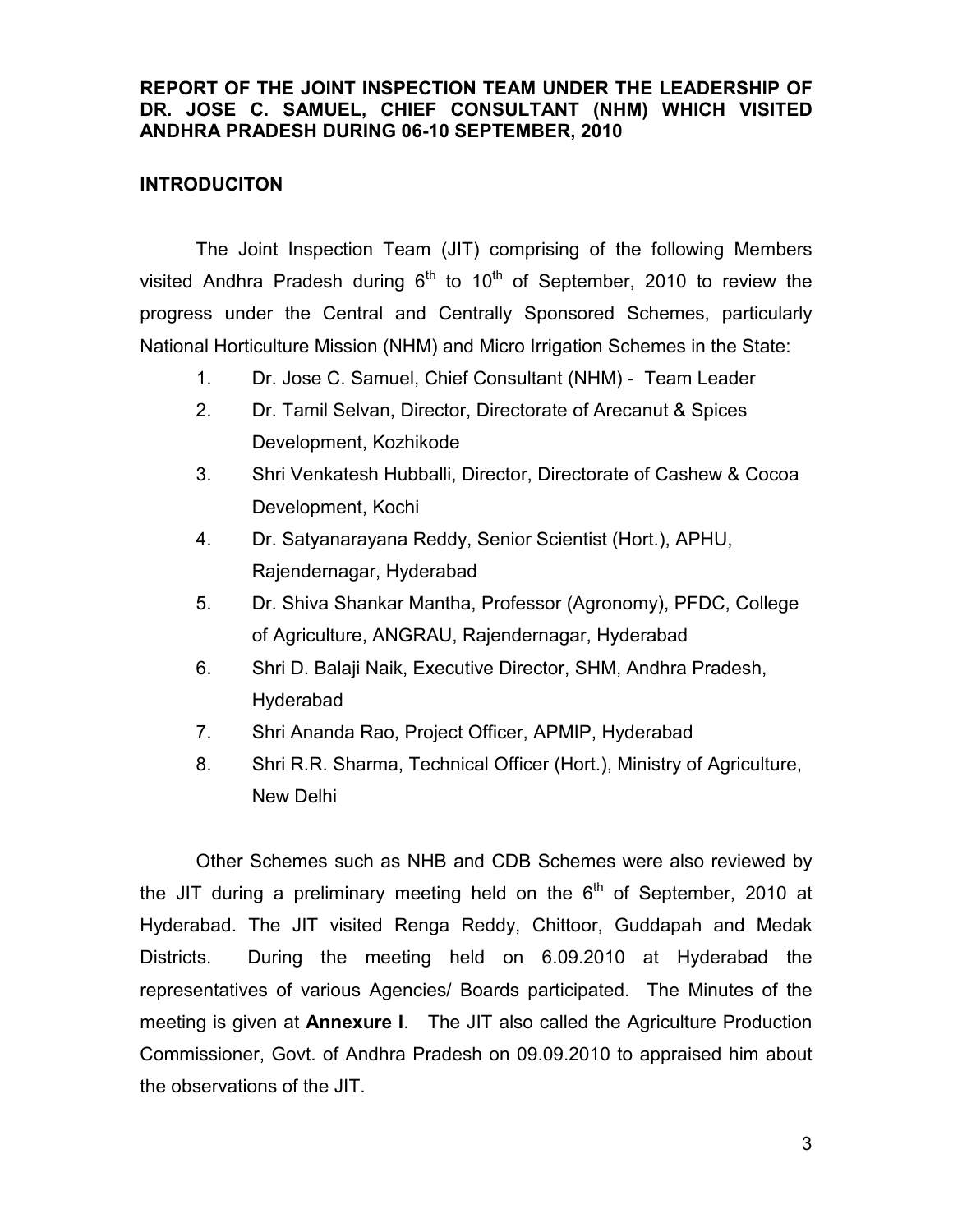#### MAIN OBSERVATIONS

- $\downarrow$  The system of production and supply of quality planting material, particularly for fruits like Mango and Citrus (Sweet Orange), Papaya, Banana, etc. needs to be streamlined. In the districts visited, farmers were making their own arrangements for getting the planting material from far off destinations.
- $\blacksquare$  Nurseries being set up under NHM, both under Public and Private sector, should have permanent infrastructure besides mother block for producing scion material.
- $\downarrow$  Vegetable seeds need to be produced and promoted.
- $\downarrow$  Participation of SC / ST farmers in the area expansion programme, on a cluster basis, is a welcome sign. Such farmer groups need to be encouraged to set up Post Harvest Management facilities like Pack Houses, besides facilitating tie up with markets.
- $\frac{4}{3}$  More focus needs to be given on HRD of farmer groups. Many farmers are taking up horticulture venture for the first time.
- $\downarrow$  Creation of community tanks should be designed to capture rain water. Most of the community tanks have been integrated with micro irrigation, which is a welcome sign.
- $\downarrow$  Farmers availing drip irrigation need to be trained on the use and maintenance of the system.
- **W** More focus is needed on Post Harvest Management activities. Setting up of Ripening Chamber is a welcome sign. Disbursement for such infrastructure projects involving credit should be completed in a speedy manner.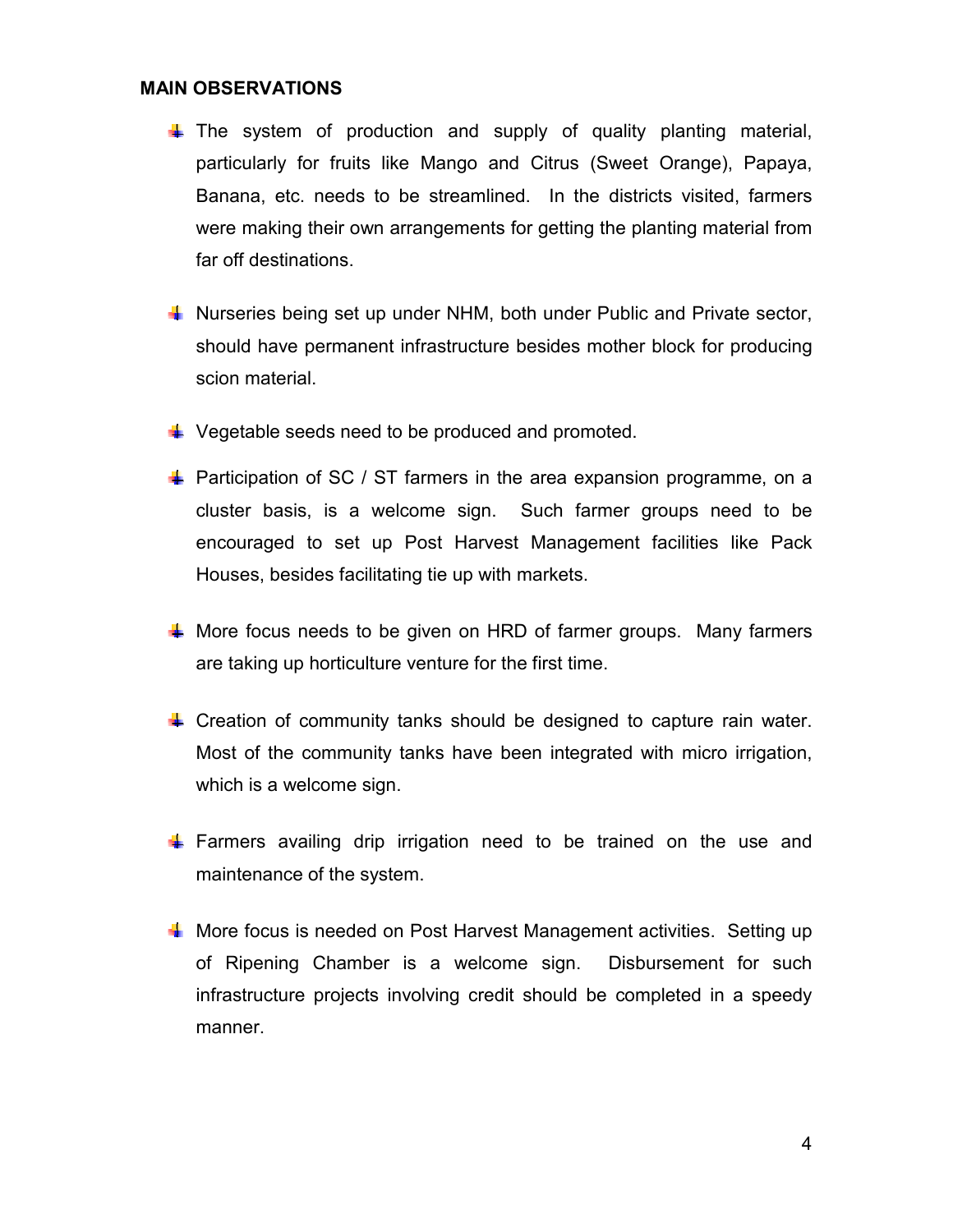- $\frac{1}{2}$  More markets need to be established. Release of funds to the markets already set up, such as the flower market at Gudimalkapur, Hyderabad need to be expedited.
- $\downarrow$  Processing facilities for turmeric and other horticulture produce need to be promoted.
- $\frac{1}{2}$  Scientific infrastructure being set up in the public sector, such as biocontrol labs, leaf tissue analysis labs, plant health clinics in providing advise to the farmers in scientific management of the crops. It need to be ensured that such infrastructure is utilized to its fullest capacity for which necessary trained manpower should be in place and recurring cost met for.
- $\downarrow$  Use of ICT for programme monitoring of NHM activities at the District level needs to be activated. None of the districts are presently reporting progress on the NHM website.
- **WHM logo and boards need to be displayed wherever assistance has** been provided.
- $\ddotmark$  The staff at the district level involved in NHM activities needs to be strengthened.
- $\blacksquare$  There is a need to publicize the NHM programmes through print and electronic media.

The JIT called on Shri A.R. Goel, Agriculture Production Commissioner & Principal Secretary (Agri), on 09.09.2010 and highlighted the above mentioned issues to him. During the interaction he mentioned that Andhra Pradesh has been predominantly a rice producing State. Good economic growth was witnessed in agriculture in the State during the Eighties. However, problem in availability of water emerged during the late Nineties and by the turn of the Century, it became difficult to irrigate paddy crop. Coupled with less availability of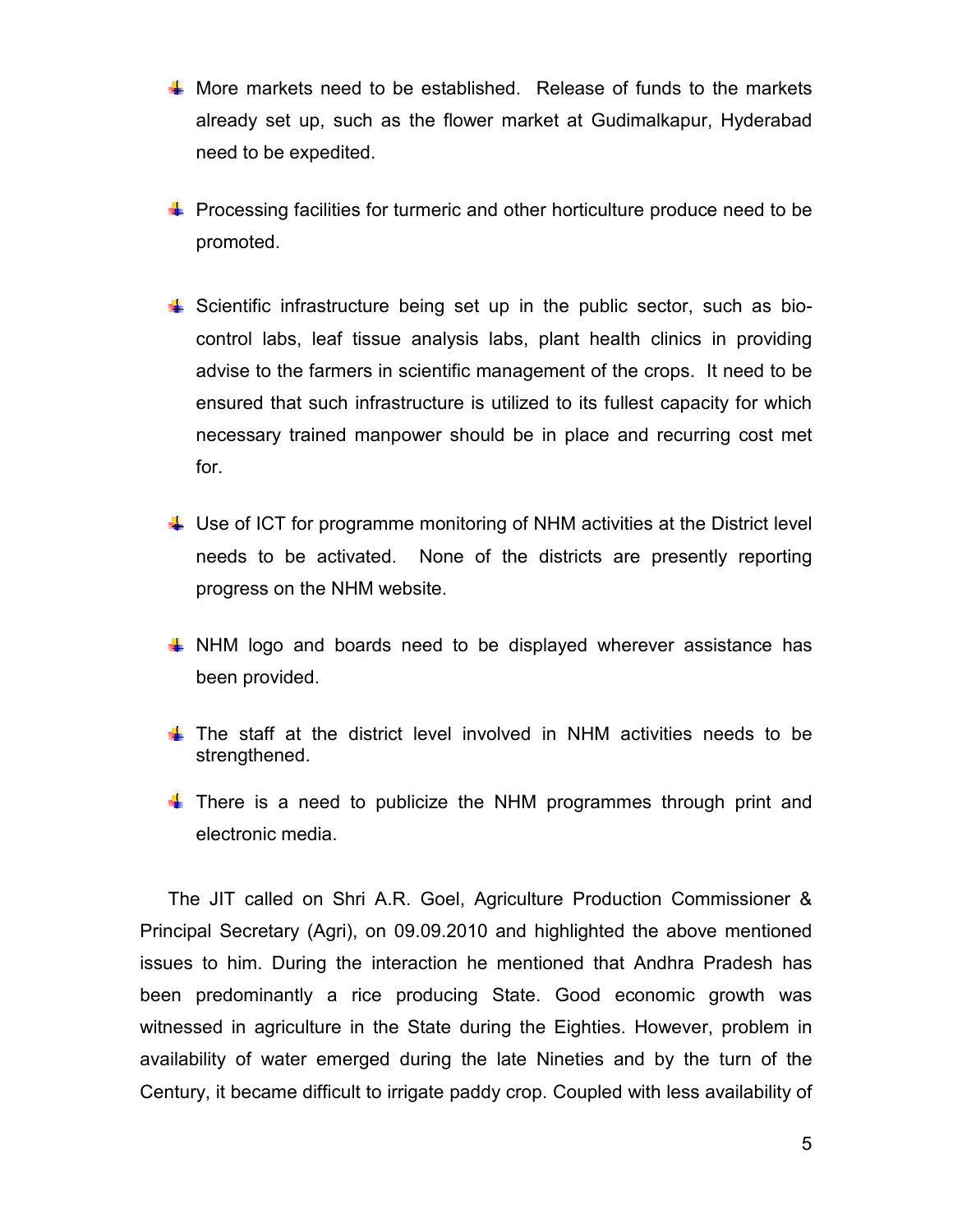labour, drip irrigation was the only option available. This system of irrigation suited for horticultural crops and thus, there has been a consistent growth in horticulture in conjunction with micro irrigation in the State. He added that this trend would continue for a couple of decades. Presently about 1 to 1.5% of the area under agriculture is being diverted to horticultural crops. In this context, he agreed that production and supply of quality planting material should receive high priority. This task should be undertaken by the Public sector. He also agreed that capacity building should receive high priority. There is also a need to check the indiscriminate area expansion activity. With regard to PHM, there is a need to make more aggressive efforts in order to convince the farmers and entrepreneurs and bring in an attitudinal change in their perception.

While agreeing to look into each of the issues raised by the JIT, he mentioned that the AAP for 2010-11 would need to be modified to provide for more area expansion, particularly since there is a high demand from the districts for coverage under sweet orange and mango.

#### STATUS OF NHM ACTIVITIES

The NHM activities are being implemented in Andhra Pradesh since November,2005

Focus Districts : 1. Guntur 2. Prakasam 3. Kadapa 4. Ananthapur 5. Kurnool 6. Mahabubnagar 7. Ranga Reddy 8. Nizambad 9. Khammam 10. Nalgonda 11. Nellore 12. Chittoor 13. Medak 14. Adilabad 15. Karimnagar 16. Warangal.17. Srikakulam 18. West Godavari 19. ITDA Rampachodavaram and 20 ITDA Paderu.

Focus Crops : 1. Mango 2. Sweet Orange 3. Sapota 4. Pomegranate 5.Banana 6. Papaya and 7. Cashew 8. Flowers and 9. Spices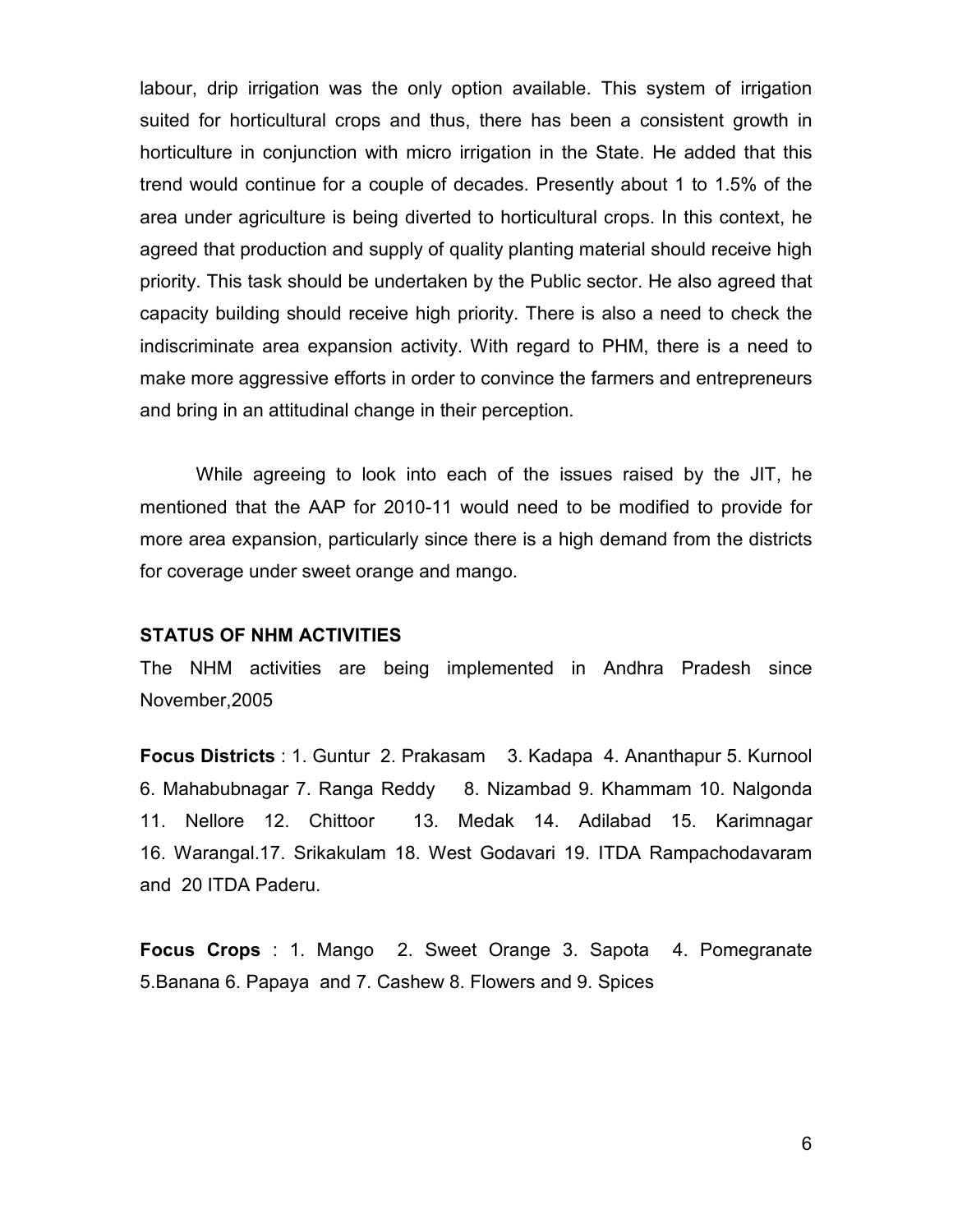## Physical & Financial Progress udner NHM

An amount of Rs. 456.48 Crores were released since inception (upto Aug 2010) (GoI Rs.422.92 cr. & Rs.33.58 cr. from State) out of which an expenditure of Rs.400.10 crore was incurred on major components viz., Area Expansion, Development of Model Nurseries, Rejuvenation, Organic Farming, HRD Training, Farm Mechanization, Post Harvest Management and Awareness Programmes etc.

Since inception till 2009-10, the State has incurred an expenditure of Rs. 400.09 crores under the NHM Scheme. The following are the main achievements of the Horticulture Mission in the State.

- 142 Nurseries provided assistance under public and private sector.
- Under Area Expansion 1.74 lakh Ha. has been brought additionally
- Rejuvenation of 0.57 lah ha. of senile gardens of Mango, Citrus, Cashew and Pomegranate
- About 1000 community tanks has been created.
- ❖ IPM / INM programme was implemented in an area of 0.74 lakh Ha.
- ❖ 4700 Vermicompost units were established
- So far 1.94 lakh farmers were trained under different aspects of **Horticulture**
- 62 pack houses, 14 cold Storages and 12 Ripening chambers, 28 cashew processing units were provided assistance under PHM

#### STATEMENT SHOWING THE YEAR-WISE EXPENDITURE, RELEASES FROM 2005- 06 to 2010-11

(Rs.in crore)

| S.No | Year         |                    | <b>Expenditure</b> | <b>Releases</b> |        |              |
|------|--------------|--------------------|--------------------|-----------------|--------|--------------|
|      |              | Gol (85%)<br>Total |                    | State (15%)     | Gol    | <b>State</b> |
|      | 2005-06      | 14.44              | 14.44              | 0.00            | 44.20  | 0.00         |
| 2    | 2006-07      | 69.50              | 69.50              | 0.00            | 75.00  | 0.00         |
| 3    | 2007-08      | 95.58              | 85.39              | 10.19           | 78.36  | 6.30         |
| 4    | 2008-09      | 121.84             | 105.04             | 16.79           | 129.68 | 10.69        |
| 5    | 2009-10      | 98.73              | 84.25              | 14.47           | 95.66  | 0.80         |
| 6    | 2010-11      | 19.28              | 16.39              | 2.89            | 0.00   | 15.79        |
|      | <b>Total</b> | 419.37             | 375.01             | 44.34           | 422.90 | 33.58        |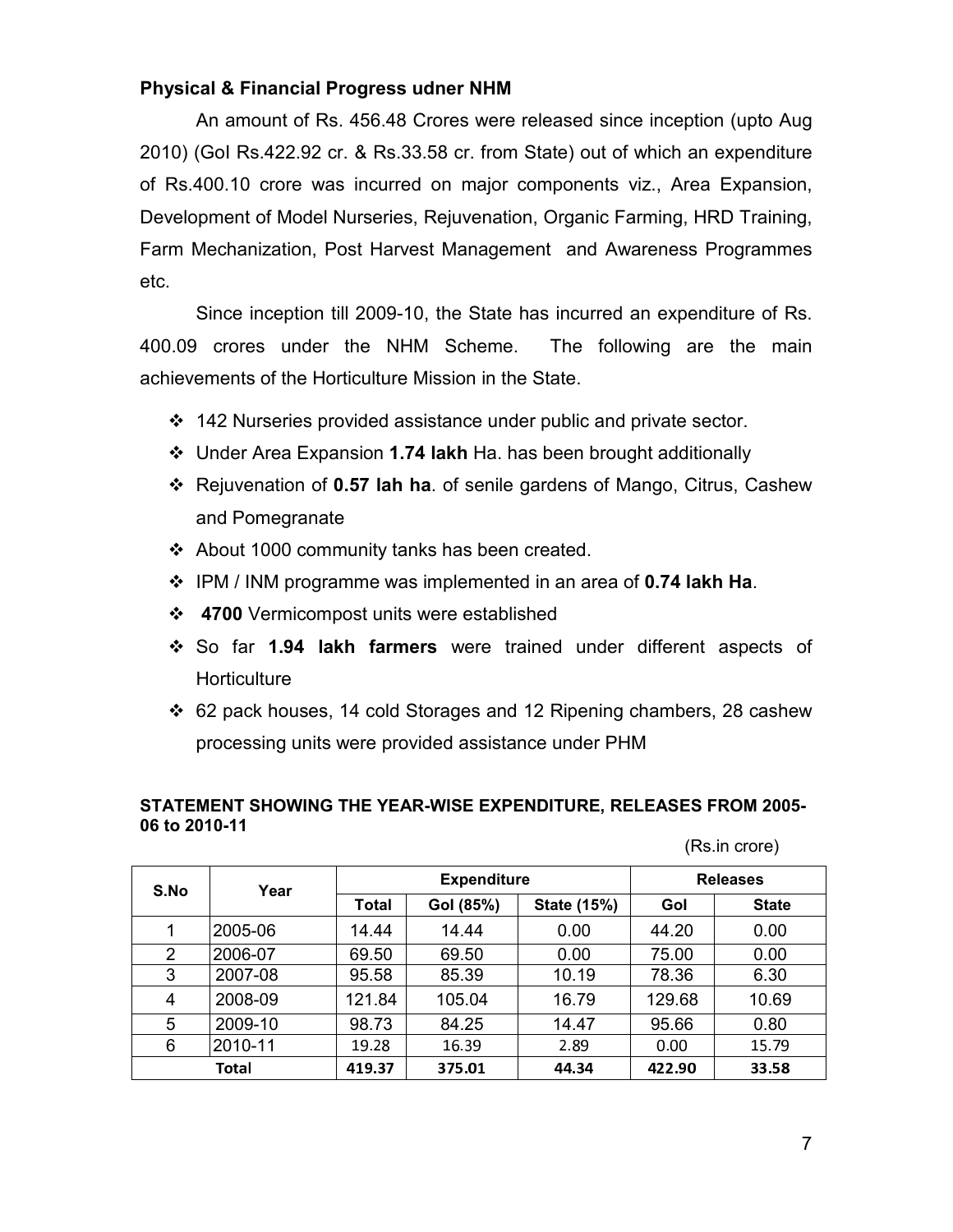#### District Wise Expenditure from 2005-06 to 2009-10

(Rs.in crore)

| SI.No.         | <b>District</b>    | 2005-06 | 2006-07 | 2007-08 | 2008-09 | 2009-10        | Total  |
|----------------|--------------------|---------|---------|---------|---------|----------------|--------|
| 1              | $\overline{2}$     | 3       | 4       | 5       | 6       | $\overline{7}$ | 8      |
| 1              | Adilabad           | 0.00    | 1.30    | 1.61    | 1.15    | 0.96           | 5.02   |
| $\overline{2}$ | Nizamabad          | 0.00    | 3.73    | 2.85    | 1.40    | 1.83           | 9.81   |
| 3              | Karimnagar         | 0.00    | 1.55    | 2.51    | 2.91    | 2.20           | 9.17   |
| 4              | Medak              | 0.52    | 0.68    | 1.68    | 2.78    | 2.35           | 8.02   |
| 5              | Mahabubnagar       | 1.01    | 4.69    | 7.77    | 9.66    | 8.41           | 31.53  |
| 6              | Khammam            | 1.51    | 3.32    | 3.14    | 1.94    | 2.44           | 12.35  |
| 7              | Warangal           | 0.00    | 1.39    | 3.14    | 3.34    | 2.88           | 10.75  |
| 8              | Nalgonda           | 0.37    | 4.24    | 7.76    | 8.93    | 7.21           | 28.51  |
| 9              | Rangareddy         | 0.51    | 2.89    | 1.77    | 2.31    | 1.48           | 8.95   |
| 10             | Kadapa             | 2.00    | 9.01    | 10.23   | 16.36   | 11.48          | 49.08  |
| 11             | Kurnool            | 0.86    | 3.95    | 4.70    | 5.05    | 4.16           | 18.73  |
| 12             | Anantapur          | 1.99    | 10.06   | 18.77   | 20.84   | 20.67          | 72.32  |
| 13             | Chittoor           | 0.00    | 1.10    | 3.72    | 10.67   | 7.31           | 22.79  |
| 14             | Visakhapatnam      | 0.00    | 0.00    | 0.00    | 0.71    | 1.81           | 2.52   |
| 15             | East Godavari      | 0.00    | 0.00    | 0.19    | 0.23    | 0.00           | 0.43   |
| 16             | West Godavari      | 0.92    | 2.25    | 2.94    | 3.52    | 3.20           | 12.82  |
| 17             | Guntur             | 1.89    | 4.85    | 5.84    | 4.92    | 4.45           | 21.95  |
| 18             | Prakasam           | 2.52    | 7.68    | 7.01    | 6.92    | 5.14           | 29.27  |
| 19             | Nellore            | 0.00    | 1.60    | 3.04    | 4.01    | 2.69           | 11.35  |
| 20             | Srikakulam         | 0.03    | 2.71    | 2.98    | 4.76    | 2.44           | 12.93  |
| 21             | <b>Head Office</b> | 0.30    | 2.51    | 3.91    | 9.45    | 5.62           | 21.80  |
|                | <b>Total</b>       | 14.44   | 69.51   | 95.58   | 121.84  | 98.73          | 400.10 |

 Discussions were held at length with the Commissioner Horticulture & Mission Director SHM on 10.9.2010 about the physical and financial performance under different component of NHM Scheme.

 Mrs. G. Jayalakshmi, Commissioner Horticulture mentioned that the achievements have exceeded the targets (even AAP targets) in some of the components, particularly area expansion under perennial crops. They are in the process of reconciling the financial progress vis a vis targets. In this context, she added that the AAP for 2009-10 may need some modification to accommodate the excess achievement during the previous years. She also mentioned that a person will be deputed to DAC, Delhi to finalize the matter.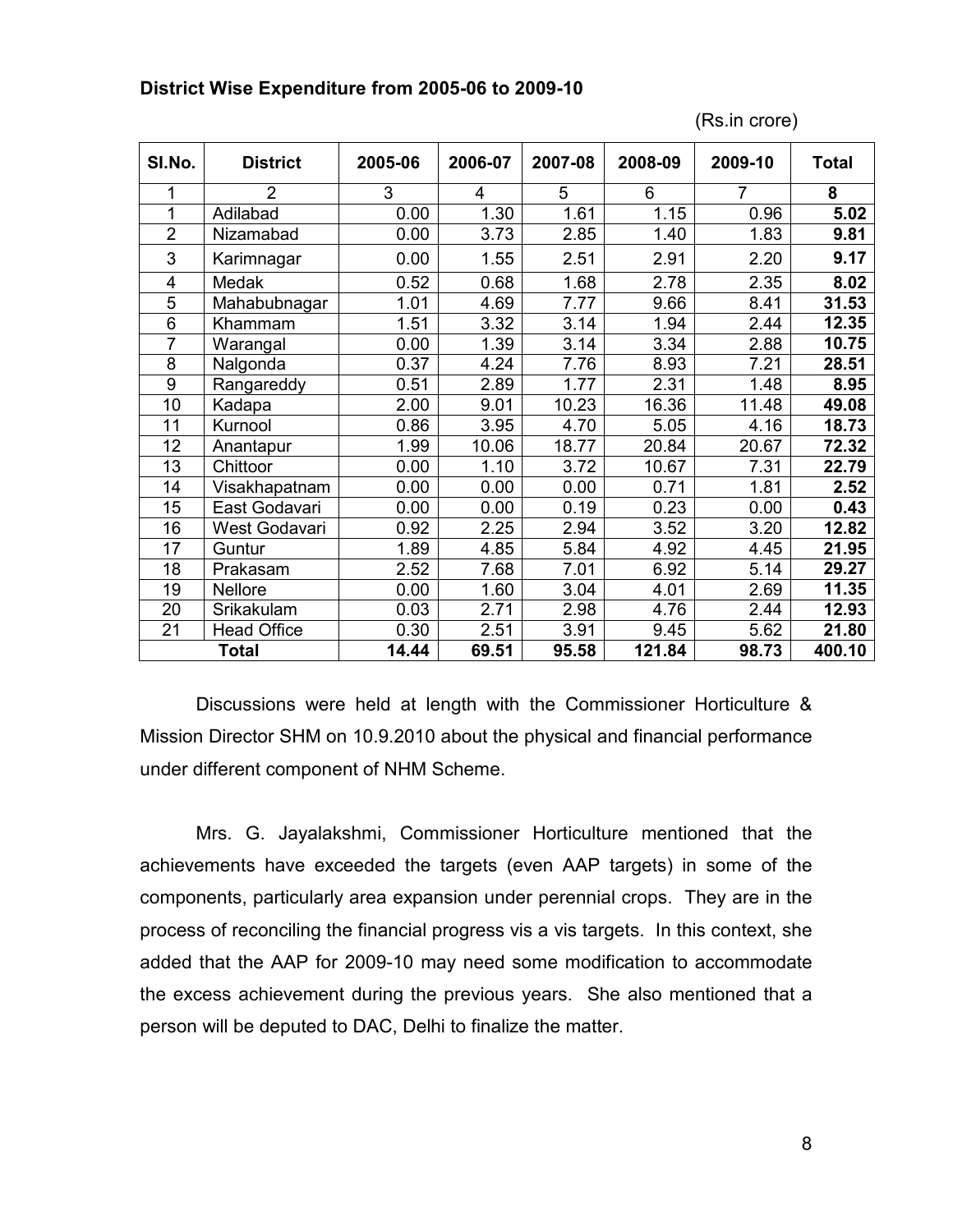The Annual Action Plan, with an outlay of Rs. 123.75 crore, envisages the following activities during 2010-11.

- Area Expansion in 9995 Ha. wherein 3240 Ha., will be covered under convergence with NREGS.
- Rejuvenation in 17070 Ha. of senile gardens of Mango, Citrus and Cashew
- IPM / INM in an area of 15,000 Ha.
- Protected Cultivation in an area of 735 Ha.
- 1500 Ha. Organic Farming, 1600 Vermi-compost units and 300 HDPE Vermi Beds.
- Capacity Building for 18,302 farmers.
- 120 Pack Houses, 8 Cold Storages, 5 Primary Processing Units and 20 Ripening Chambers.
- Proposed to implement the PHM schemes for Rythu Mitra groups, farmers clubs, Vikas Volunteer Clubs and Mutually Aided Cooperative Societies and horticulture growers co-operative societies.
- It is also proposed to create awareness among the farmers in Post Harvest Management to avail assistance by farming commodity association groups.
- Cluster approach will be adopted with a minimum area of 50 Ha. in each cluster for one crop for easy monitoring and for better market.

 The expenditure till July, 2010 is Rs.1928.71 lakhs under maintenance of the gardens, Mission Management and Human Resource Development. Work on other components like area expansion and other activity has commenced from September, 2010.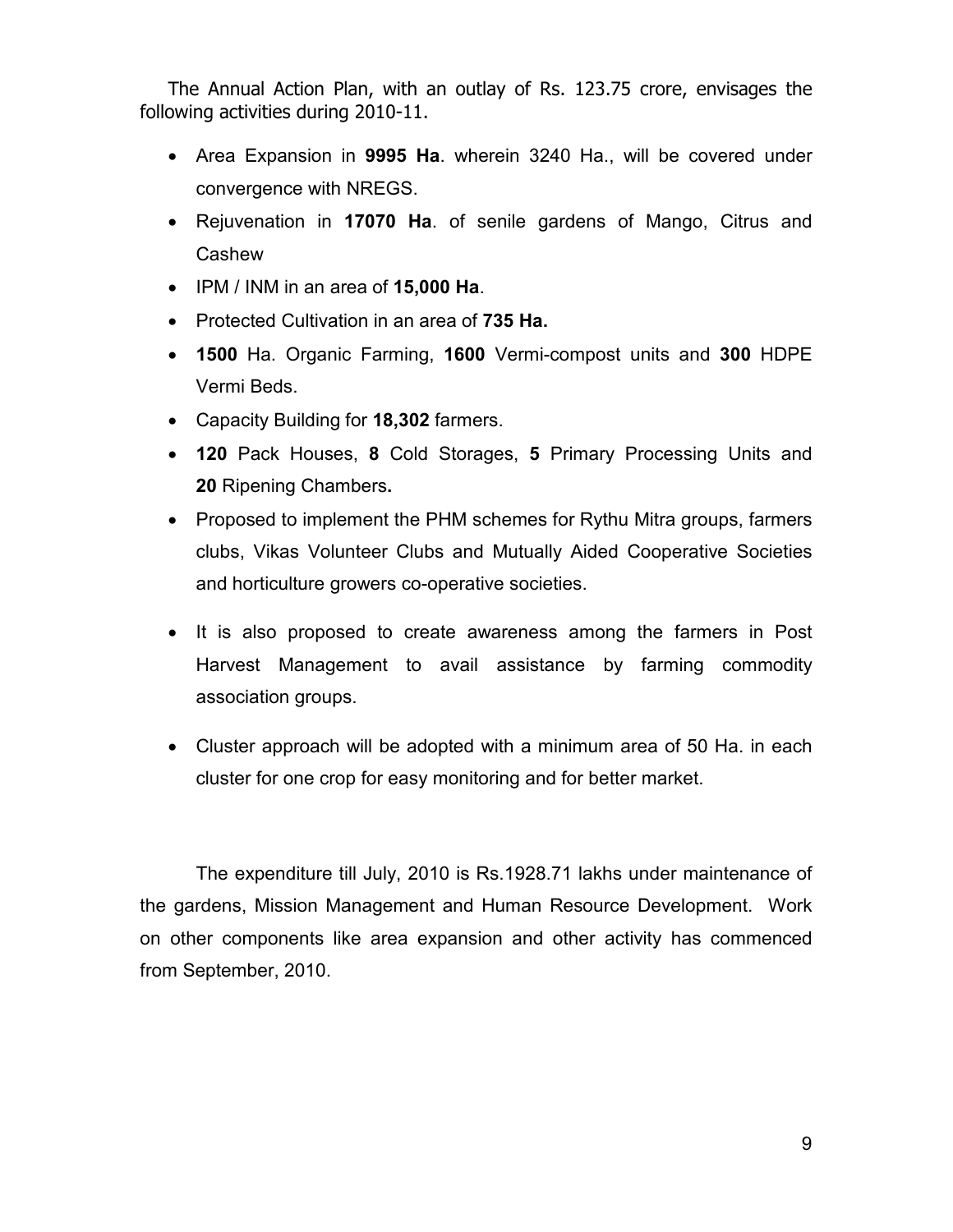# STATUS OF MICRO IRRIGATION

The Centrally Sponsored Scheme on Micro irrigation is being implemented in Andhra Pradesh since 2005-06. Under the Scheme, both Horticulture crops and non horticulture crops except Oilpalm, Energy Plantations (Eucalyptus, Teak, Rubber etc.,) and sericulture are covered.

So far, an amount of Rs.621.09 crores has been released by the GOI againstwhich, an expenditure of Rs.555.42 crore has been incurred. An area of 4.68 lakh ha has been covered till 2009-10 as per the following breakup:

| SI.            |              | <b>Drip</b>    |        | <b>Sprinkler</b>      |        | Total  |        |  |
|----------------|--------------|----------------|--------|-----------------------|--------|--------|--------|--|
| No.            | Year         | Ach.<br>Target |        | <b>Target</b><br>Ach. |        | Target | Ach.   |  |
| 1              | $\mathbf{2}$ | 3              | 4      | 5                     | 6      |        | 8      |  |
| 1              | 2005-06      | 45521          | 6775   |                       |        | 45521  | 6775   |  |
| $\overline{2}$ | 2006-07      | 61814          | 60873  | 23750                 | 23750  | 85564  | 84623  |  |
| 3              | 2007-08      | 84800          | 84846  | 30000                 | 30000  | 114800 | 114846 |  |
| 4              | 2008-09      | 102000         | 87381  | 37500                 | 36200  | 139500 | 123581 |  |
| 5              | 2009-10      | 102100         | 99890  | 37500                 | 38451  | 139600 | 138341 |  |
|                | <b>Total</b> | 396235         | 339765 | 128750                | 128401 | 524985 | 468166 |  |

# Area in ha.,

## Sector wise area covered under CSS (area in ha)

|                | <b>Total</b>      |   | 468166 |
|----------------|-------------------|---|--------|
|                | $\circ$ Sugarcane | ٠ | 7271   |
|                | ○ Sprinkler       | ۰ | 128401 |
| $\blacksquare$ | Non-Horticulture  |   |        |
| $\blacksquare$ | Horticulture      |   | 332494 |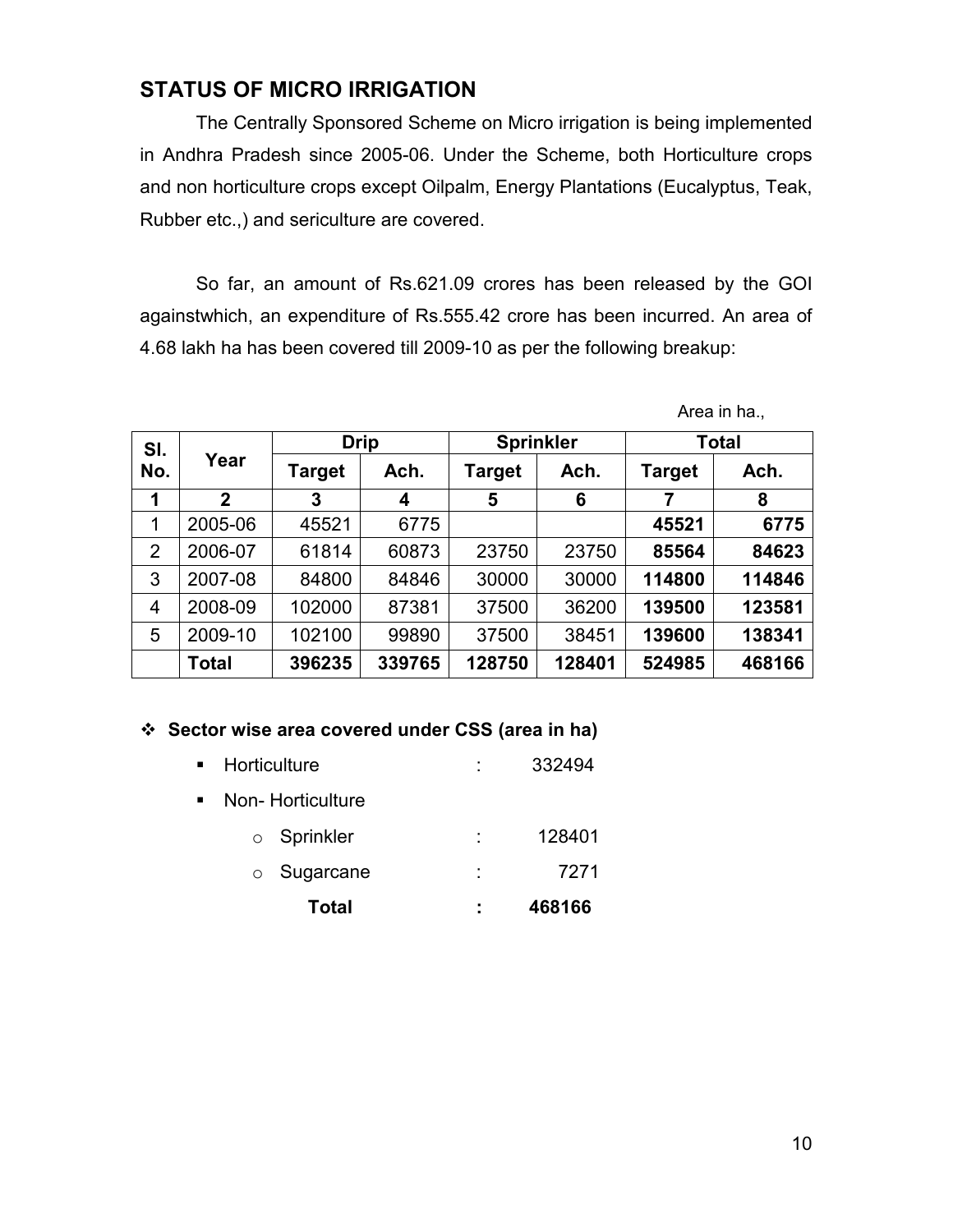(Rs. in Crore)

| SI.<br>No.     |         |              | <b>Financial Achievement</b><br>(Expenditure on Subsidy) |        |                  |                   |        |        | <b>Financial Released</b> |  |  |  |
|----------------|---------|--------------|----------------------------------------------------------|--------|------------------|-------------------|--------|--------|---------------------------|--|--|--|
|                | Year    | <b>Total</b> | <b>Subsidy</b>                                           |        | Benef-<br>iciary | <b>GOA</b>        | Gol    | Total  |                           |  |  |  |
|                |         | Cost         | <b>GOAP</b>                                              | Gol    | <b>Total</b>     | Contri-<br>bution | P      |        |                           |  |  |  |
|                | 2003-06 | 420.04       | 200.63                                                   | 9.33   | 209.96           | 210.08            | 241.66 | 61.29  | 302.95                    |  |  |  |
| 2              | 2006-07 | 327.70       | 91.13                                                    | 111.65 | 202.78           | 124.92            | 0.00   | 195.20 | 195.20                    |  |  |  |
| 3              | 2007-08 | 405.98       | 158.94                                                   | 145.59 | 304.53           | 101.45            | 180.00 | 57.47  | 237.47                    |  |  |  |
| $\overline{4}$ | 2008-09 | 406.28       | 166.88                                                   | 154.08 | 320.96           | 85.32             | 50.00  | 97.27  | 147.27                    |  |  |  |
| 5              | 2009-10 | 692.59       | 381.31                                                   | 245.04 | 626.35           | 66.24             | 255.23 | 209.86 | 465.09                    |  |  |  |
|                | Total   | 2252.59      | 998.89                                                   | 665.70 | 1664.59          | 588.00            | 726.89 | 621.09 | 1347.98                   |  |  |  |

An outlay of Rs. 240.00 crore has been earmarked for the year 2010-11 for covering an area of 1.65 lakh ha., for 2010-11. Out of this, GoI has permitted to utilize an amount of Rs.66.75 crores towards the committed expenditure of 2009-10.

#### A. MI Systems installation target

| <b>Physical target</b> | $1,65,500$ ha., |
|------------------------|-----------------|
| Drip                   | 1,21,750 ha     |
| Sprinkler              | 43,750 ha       |
|                        |                 |

# Project Cost : Rs.887.93 crores

| Subsidy portion (90% of system cost): | <b>Rs. 624.57 crores</b> |                          |
|---------------------------------------|--------------------------|--------------------------|
| GOI share (Grant to GoAP)             |                          | <b>Rs. 173.99 Crores</b> |
| State share (RIDF assistance)         |                          | <b>Rs. 450.59 Crores</b> |
| <b>Bank Loan/farmers contribution</b> |                          | <b>Rs. 263.36 Crores</b> |

#### B. Transfer of Technology :

1. Demo Plots : No: 200 GOI Assistance: Rs. 0.85 crores

# Total GOI Assistance (A+B) : Rs. 174.83 crores (Rs. 173.99+0.85crores)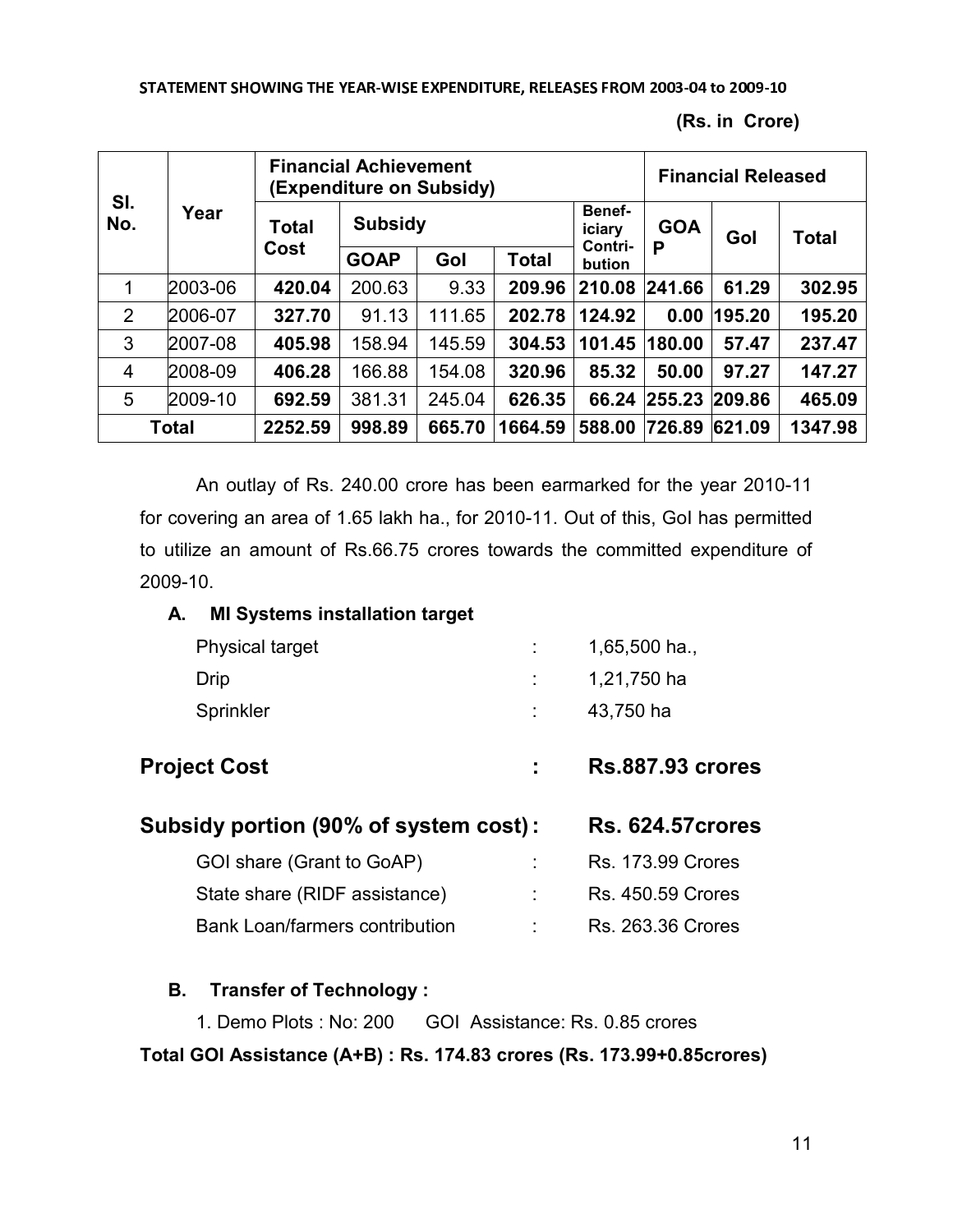# Target & Achievement under CSS during 2010-11 as on 31-07-10:

|        |                    |               | (Area in ha., Rs. in lakhs) |
|--------|--------------------|---------------|-----------------------------|
| SI. No | <b>Particulars</b> | <b>Target</b> | <b>Achievement</b>          |
|        | Physical           | 165500        | 24374                       |
|        | Financial          | 17483.00      | 4896.51                     |

Andhra Pradesh Production Council conducted a 3rd party evaluation of the Project for covering an area of 5.26 lakh ha involving 3.66 lakh farmers.

- They observed that
	- 97% of the MI systems are functional
	- 2.5% of the systems are non-performing
	- 0.5% of the systems non –existing

All 3% Non-performing systems were converted as performing by providing proper training and service to identified beneficiaries. Other findings of the study are as under:

- 3.52 lakh farmers (96%) informed -saving of water with 25-50%
- 3.44 lakh farmers (94%) pined- achieved increased yield with 25- 50% in case of Drip and 50% in case of sprinkler.
- 2.93 lakh farmers (80%) indicated -savings in labour cost by more than Rs.2000/- per acre per annum
- 3.29 lakh farmers (90%) claimed increased of income from. Rs.10,000/- to 25,000/- per acre per annum.
- 100% additional yield in case of Sugar cane
- 2.81 lakh farmers felt incidence of pests reduced

# VISIT TO DISTRICTS

Details of visit under taken by the JIT in different Districts are described here under: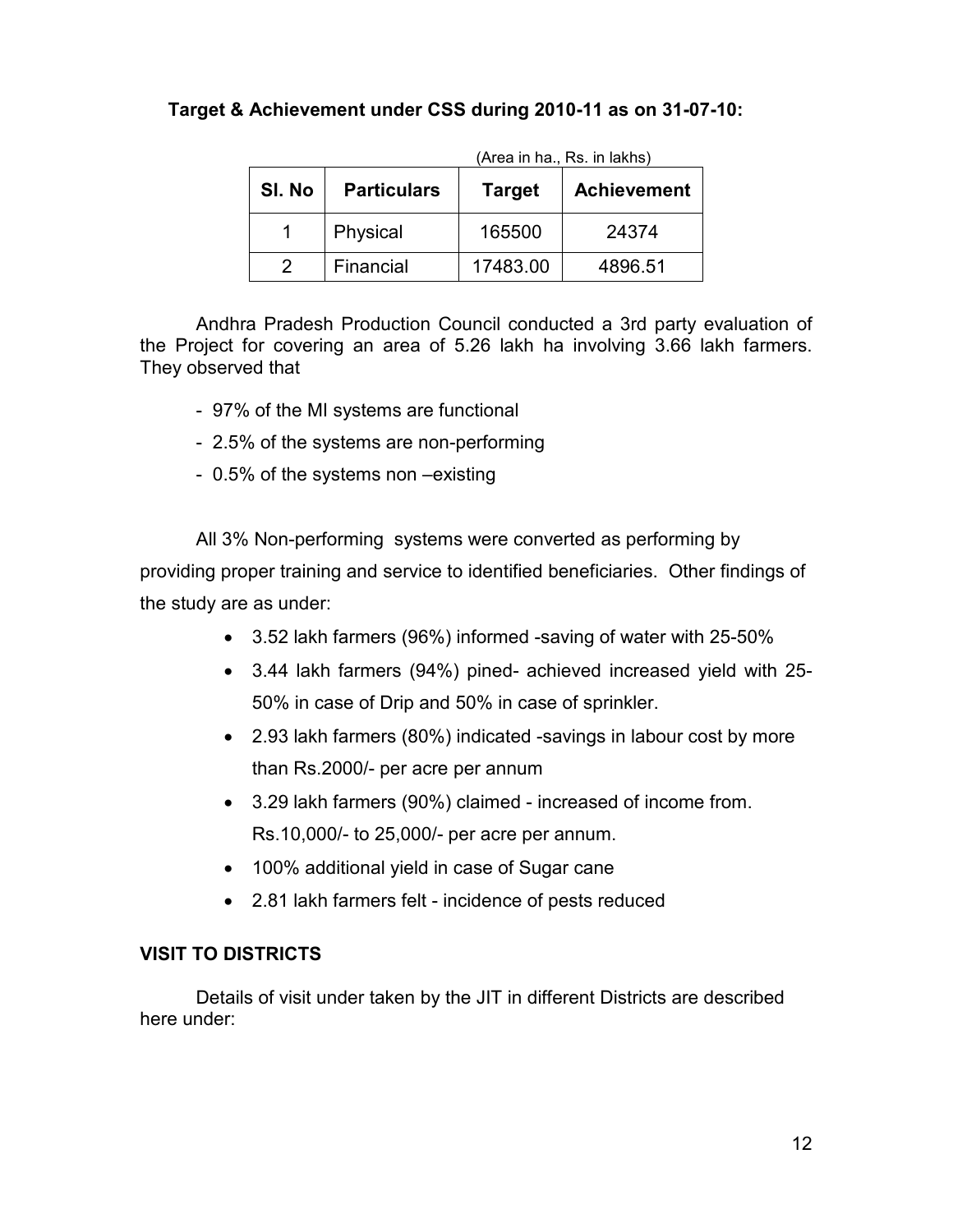#### Ranga Reddy District

The JIT covered Ranga Reddy District on 6.09.2010. Shri D. M Reddy, Assistant Director of Horticulture, Ranga Reddy District provided the basic information about the District.

 The total area under horticulture crops in Ranga Reddy is 57,246 Ha which represents 25% of district total cropped area. The maximum area is under vegetables (29418 ha) followed by fruits (17964 ha), spices (7,012 ha), flowers (2,562 ha) and M& AP (290 ha). The district has varied natural resource base for the tropical, subtropical and arid corps.

The main crops identified for development in the District under NHM are banana sweet orange, mango, papaya, loose flowers and turmeric.

Out of 33 agriculture mandals existing in the district 21 mandals having enough ground water and 12 mandals are over exploited. Soil types are black cotton, laterite, red and sandy loams in nature. Average rain fall is 781 mm.

The District surrounds the Hyderabad and ready made market is existing for vegetables and flowers. District stands first in production of crops like Carrot, Beet root, Gourds, Cabbage, Capsicum in the state. District also stands first in production of cut flowers like Gerbera, Cornation, Gladioulus in the state.

There are 13 Ryhubazars, two whole sale markets, one each for flowers and fruits and 6 for vegetables serving for district farmers. Retail giants like Reliance, More, ITC Choupal, Spencer, Metro, Heritage, Food World etc are operating their collection centers in the district.

There are 28 Cold storages actively working in the district, however, only 3 are being used to store horticulture products. Recently entrepreneurs' are coming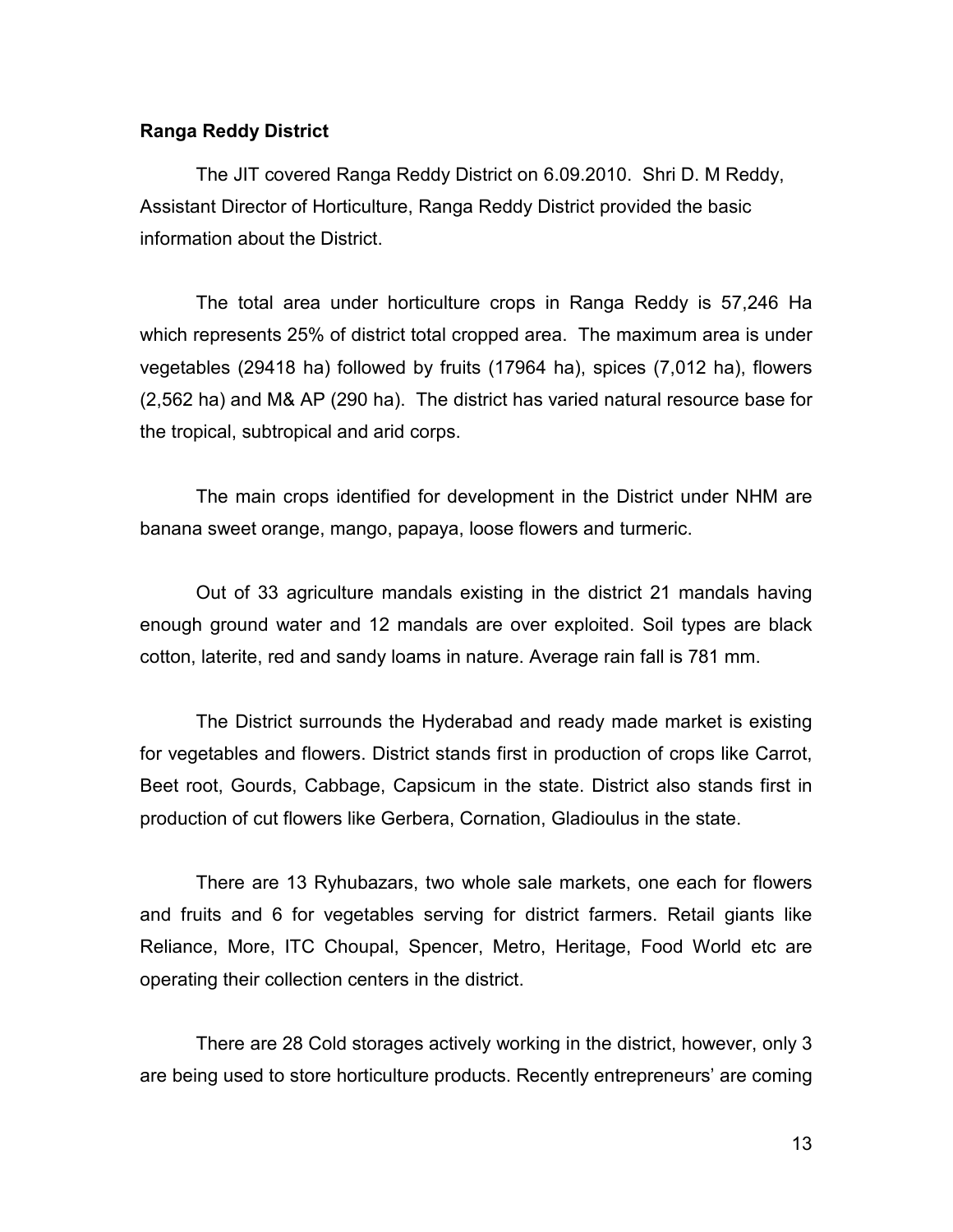forward to establish ripening chambers, mini cold store and processing units in the district.

So far, an area of 4721 ha has been brought under the potential horticultural crops with an expenditure of Rs. 451.55 lakh.

| Crop          | 2004-05 |        |      |      | 2008-09 |      |          | % Difference |        |  |
|---------------|---------|--------|------|------|---------|------|----------|--------------|--------|--|
|               | Area    | Prodn. | Pvty | Area | Prodn.  | Pvty | Area     | Prodn.       | Pvty   |  |
| Mango         | 4635    | 37080  | 8.0  | 7120 | 61232   | 8.6  | 53.6     | 65.1         | 7.5    |  |
| <b>Banana</b> | 103     | 2369   | 23.0 | 411  | 14399   | 35.0 | 299.0    | 507.8        | 52.2   |  |
| Guava         | 2004    | 24048  | 12.0 | 2247 | 33705   | 15.0 | 12.1     | 40.2         | 25.0   |  |
| Acid lime     | 311     | 4292   | 13.8 | 372  | 5580    | 15.0 | 19.6     | 30.1         | 8.7    |  |
| Sweet         | 1039    | 13507  | 13.0 | 3378 | 45603   | 13.5 |          |              |        |  |
| orange        |         |        |      |      |         |      | 225.1    | 237.6        | 3.8    |  |
| Pomegra-      |         |        |      | 48   | 1140    | 30.0 |          |              |        |  |
| nate          |         |        |      |      |         |      |          |              |        |  |
| Papaya        | 74      | 5661   | 76.5 | 194  | 15544   | 80.0 | 162.2    | 174.6        | 4.6    |  |
| Chilli        | 2991    | 7178   | 2.4  | 1126 | 3378    | 3.0  | $-62.41$ | $-52.9$      | 25.0   |  |
| Turmeric      | 4710    | 18369  | 3.9  | 4518 | 28012   | 6.2  | $-4.1$   | 52.5         | 59.0   |  |
| Ginger        | 54      | 97     | 1.8  | 96   | 1920    | 20.0 | 77.81    | 1879.4       | 1011.1 |  |

Source: ADC, Ranga Reddy

 With NHM intervention, there has been improvement in production and productivity of horticultural crops in the District. The area and production under chillies is however coming down in the district.

 The other activities taken up under NHM in Ranga Reddy District include setting up of Plant Health Clinic (PHC), Leaf Tissue Analysis Lab (LTAL) and Bio Control Lab (BCL). The JIT inspected one of the PHC and LTA set up at Environmental Protection Training

and Research Institute (EPTRI), Gaohitiwoli, during 2009-10. Dr. Siva Kumar Swaminathan, Senior Scientist & Head, Biotechnology Division and Dr. J. Sesha Srinivas, Senior Scientist of EPTRI explained the functioning of the PHC and LTA.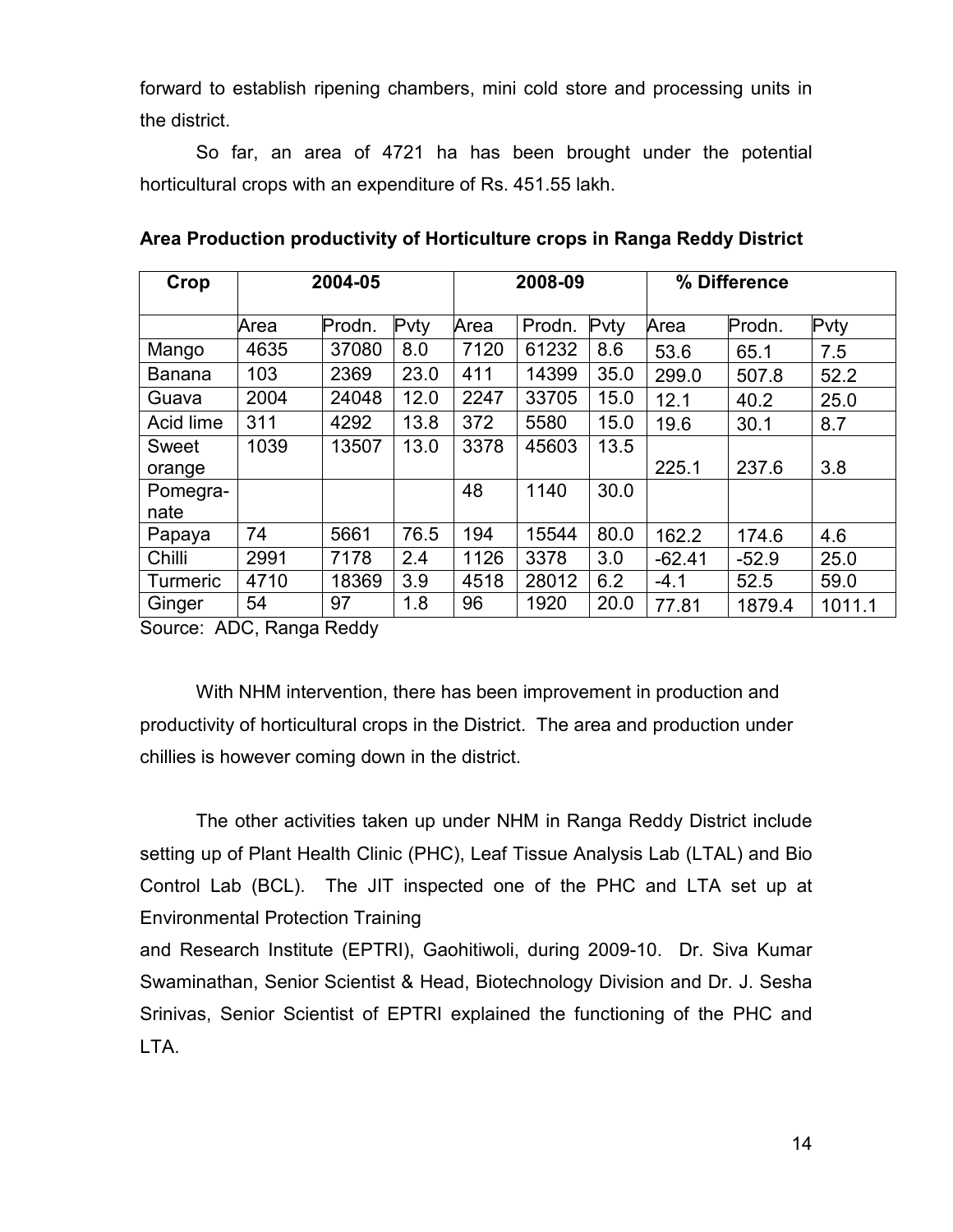EPTRI has established two PHC, one at Hyderabad and the other at Kapada. These two units are catering to 18 districts of the State in respect of banana, 10 district in respect of papaya and 10 district in respect of citrus crops. The pathogens being diagnosed are Banana Bract Mosaic Virus, Banana Streak Virus and Cucumber Mosaic Virus (Infections chlorosis) Banana, Citrus Mosaic Virus, Citrus Tristeza Virus and Candidatus liberibacter asiaticus (citrus greening) in respect of Citrus and Papaya Ring Spot, Virus, Crinkle phytoplasmas, Papaya leaf curl virus and Papaya Mosaic potese virus for Papaya. A fee of Rs. 500/ per pathogen is being charged for analyzing the samples. Sop far 2010 samples have been analysed.

 In the case of LTAL, 1470 samples have been analysed. A fee of Rs. 600/- per sample is being charged.

 The samples are being collected by the Assistant Director of Horticulture in the District, who in turn send it to EPTRI for analysis. The result of analysis is again sent back to ADH, who inform the farmers and recommends necessary corrective measures in the care of any deficiency charges for analysis is being met under RKVY Scheme.

The JIT members suggested EPTRI to provide necessary corrective steps / inputs by the EPTRI in the test results.

The JIT also visited the Bio Control Lab set up in the private sector by Mrs. Sudha Reddy at Backukpalli under the name of K.N. Bio Science (India) Ltd. An amount of Rs. 40.00 lakh was provided for the purpose during 2009-10. Various bio control agents such as Trichoderma Horizanium, Trichoderma virde, Pseudomonas florasense, Bavaria basiana PGPR, Pacilomysis and Verticilium are being produced in the lab for commercial sale.

 Glimpse of various activities visited by the JIT in Ranga Reddy District is given on the following pages.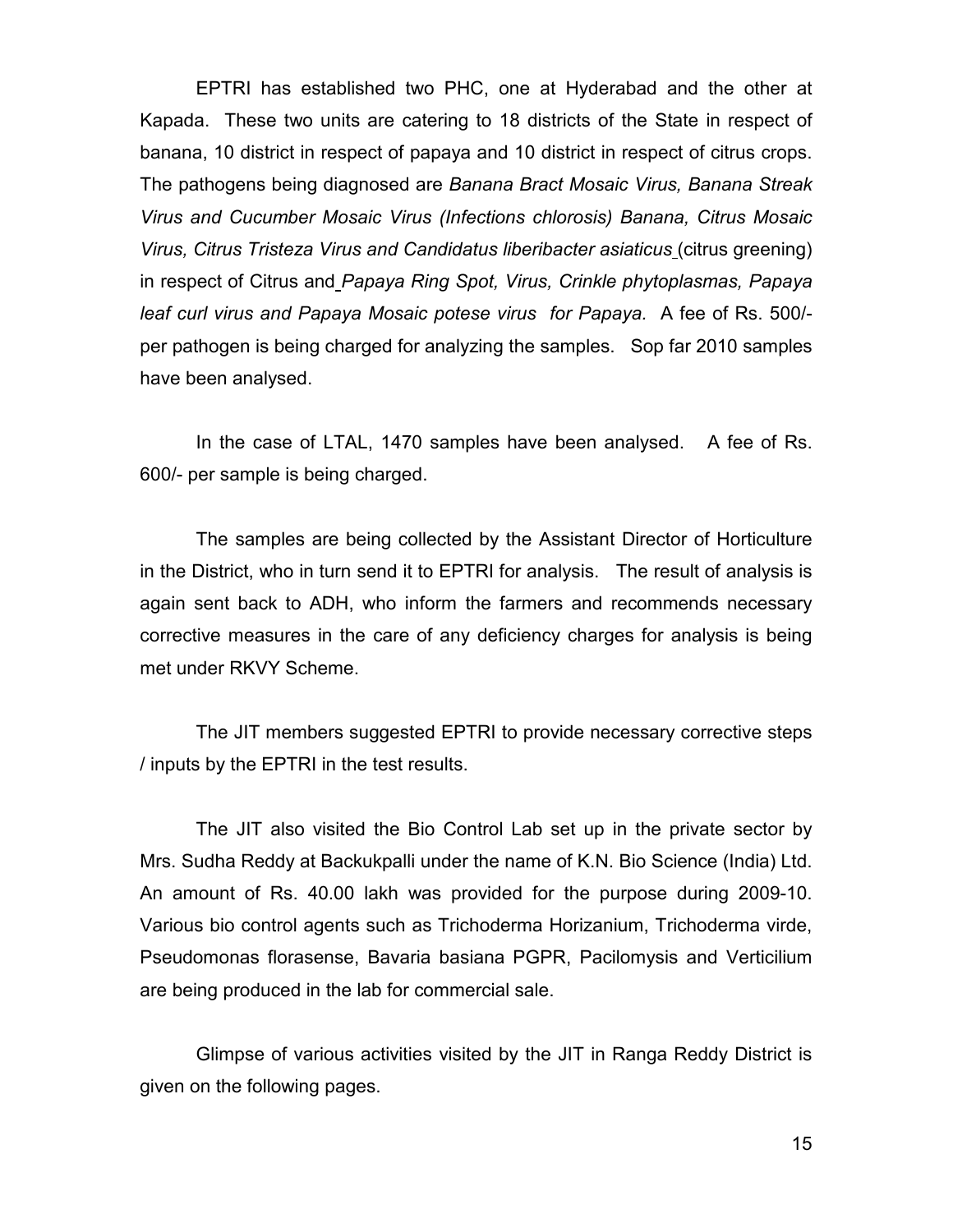# GLIMPSES OF ACTIVITIES VISITED IN RENGA REDDY DISTRICT



The JIT Members inspected the LTA Lab and Plant Health Clinic set up with NHM assistance at EPTRI in Rengareddy District.



Bio Control Lab set up in the Private sector in Renga Reddy District.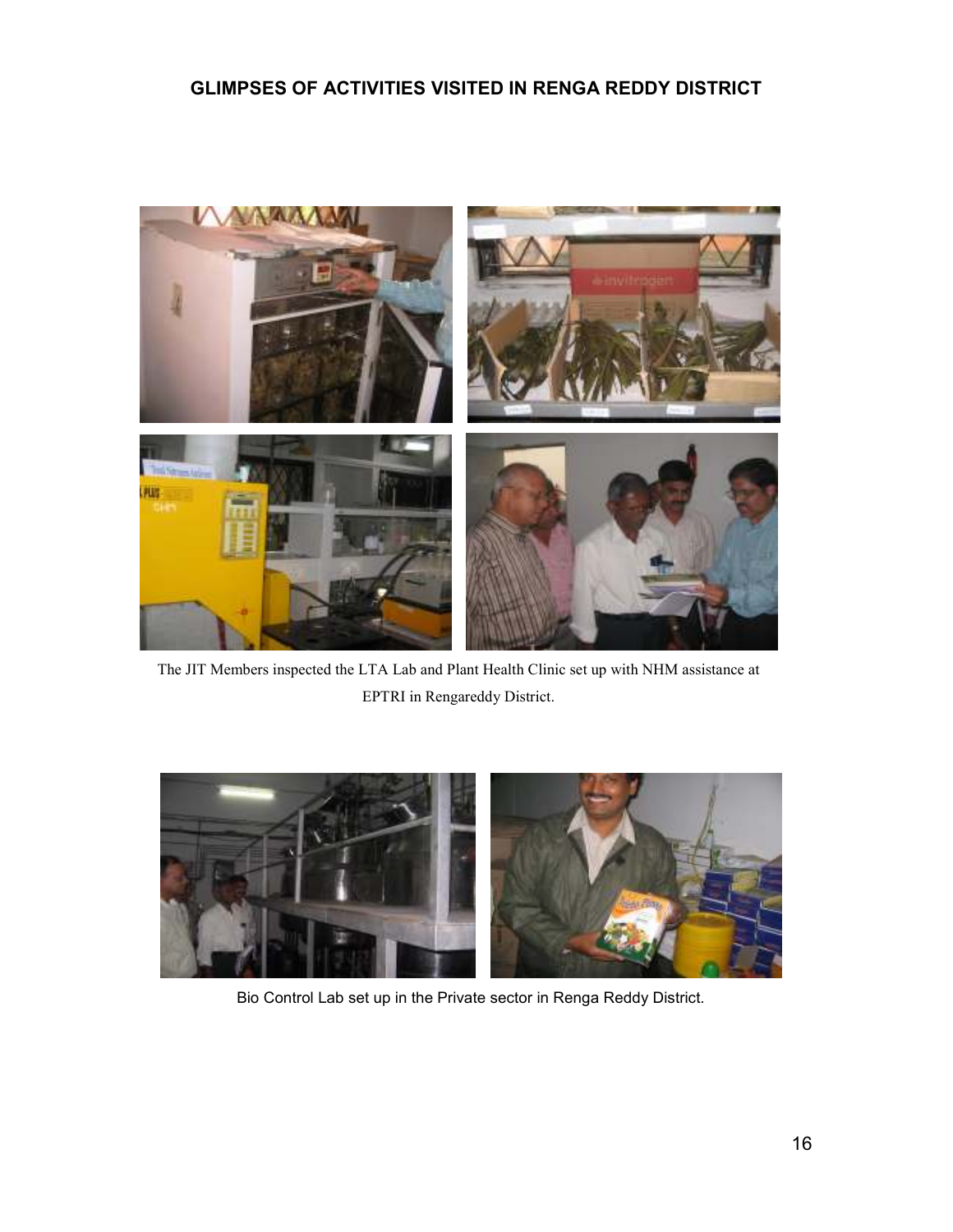## Chittoor District

 The JIT covered Chittoor District on 07.09.2010 Shri S.A Suibramaniam, Horticultural Officer, Tirupaty and Shri A. Kodeswar Rao, HO, Chittoor provided the details.

 The total geographical area of Chittoor District is 15150 sq. mts comprising of 16 block and 1540 villages. The net sown area of the District is 326395 ha. The area under horticulture in the District is 85,314 ha with a production of 7.44 lakh tones (as of 2006-07).

 Chitoor ranks second, after Krishna district, in production of mangoes. The production of mangoes during 2006-07 was to the tune of 4 lakh tones from an area of 50,000 ha. Vegetables are being grown in 21,654 ha, of which tomato occupies the major share.

 The main crops identified for development under NHM in Chitoor District are Banana, mango, floriculture and coriander. The details of area, production and productivity of major horticultural crops in the District is given below:

Area, Production and Productivity of major horticultural crops in Chittoor District

|               | $(7.004.001, 0.000000000, 1.000000000, 0.007)$ |         |       |         |         |       |              |         |       |
|---------------|------------------------------------------------|---------|-------|---------|---------|-------|--------------|---------|-------|
|               |                                                | 2004-05 |       | 2008-09 |         |       | % Difference |         |       |
|               | Area                                           | Produn. | Pvty. | Area    | Produn. | Pvty. | <b>Area</b>  | Produn. | Pvty. |
| Mango         | 48913                                          | 391304  | 8     | 64500   | 554700  | 8.6   | 31.9         | 41.8    | 7.5   |
| <b>Banana</b> | 1100                                           | 25300   | 23    | 1530    | 53550   | 35.0  | 39.1         | 111.7   | 52.2  |
| Papaya        |                                                |         |       | 352     | 28144   | 80.0  |              |         |       |
| Chilli        | 3242                                           | 7781    | 2     | 413     | 1239    | 3.0   | $-87.3$      | -84.1   | 25.0  |
| Turmeric      | 68                                             | 265     | 4     | 77      | 477     | 6.2   | 13.2         | 80.0    | 59.0  |
| Coriander     | 101                                            | 71      |       | 101     | 121     | 1.2   | 0.0          | 70.4    | 70.4  |

(Area ha, production, Productivity t/ha)

 Source: SHM web site. There has been improvement in production and productivity of horticultural crops in the District, except for chillies.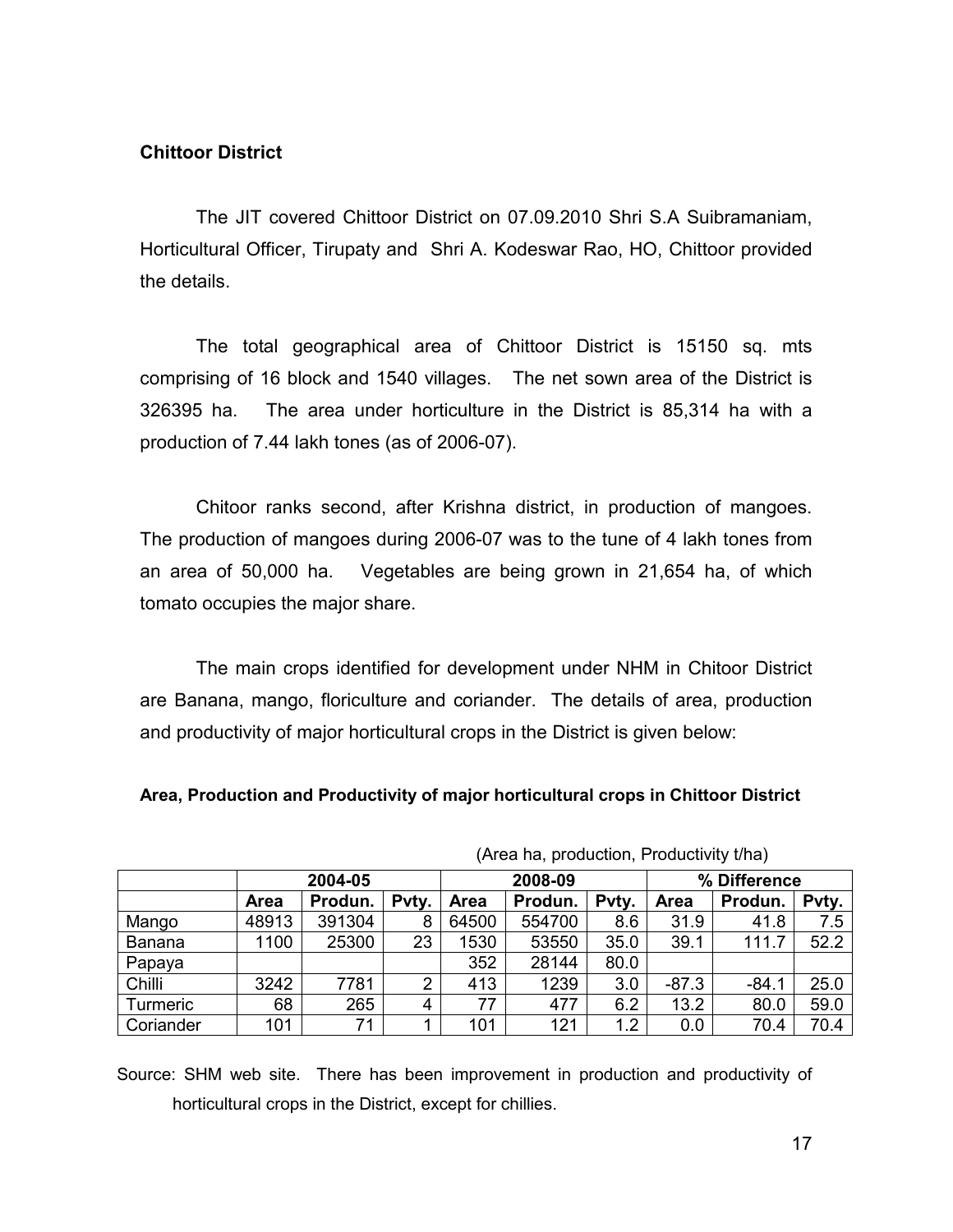An expenditure of Rs. 2276.68 lakh has been incurred under NHM till 2009- 10, as per the following break up.

| Year         | <b>Amount</b><br>(Rs. in lakh) |
|--------------|--------------------------------|
| 2006-07      | 88.70                          |
| 2007-08      | 406.83                         |
| 2008-09      | 1148.95                        |
| 2009-10      | 632.20                         |
| <b>Total</b> | 2276.68                        |

The main activities taken up are:

- Setting up of 27 nurseries
- Coverage of 6746 ha under perennial fruits.
- Coverage of 504 ha under non perennial fruits.
- Coverage of 51.6 ha under protected cultivation.
- Coverage of 1000 ha under organic farming.
- Creation of 15 community tanks.
- Setting up of 69 pack houses, 8 cold storage units and 4 ripening chambers.
- Setting up of 4 rural markets.

The main observations are as under:

- 1. Most of the farmers are arranging the planting material for area expansion activity through their own sources.
- 2. All the plots visited under area expansion have availed drip irrigation, which is a welcome sign. In some plots only the young (new) plants are being irrigated through drip system.
- 3. Display board & NHM logo need to be placed prominently to generate awareness about NHM Scheme.
- 4. Payment to the beneficiaries is being made through online transfer. During the first year, the subsidy is provided in the farm of inputs.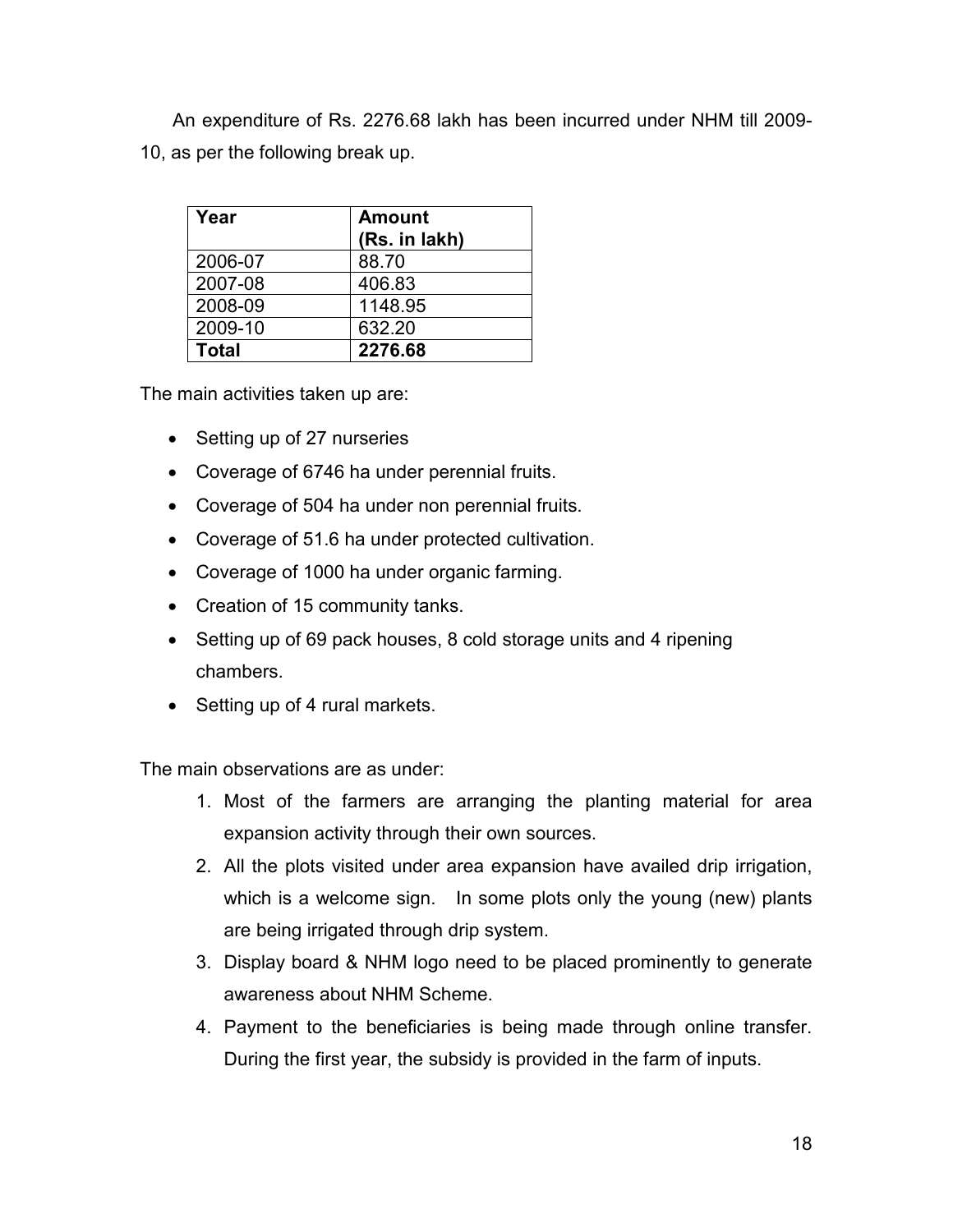- 5. There is a scope to improve the design and layout for construction of community tanks by tapping the water from the drainage system rather than pumping water into the tank, particularly in hilly/ undulating topography as found in SV Puram Village, Kadamalpet Mandal.
- 6. A Group of farmers (Shri R. Subbarama Raju, Shri Prabhakar Raju, Shri Subramaniam, etc. who have availed assistance for area expansion under mango at S.B.R. Puram village have planned to set up 7 pack houses in their mango cluster. Their application, which is pending with SHM, need to be processed expeditiously.
- 7. Some of the plots under area expansion needed weeding.
- 8. Papaya cultivation with drip and plastic mulching has been taken up at Karvetinagar Mandal. Due to use of then (50 microm) plastic mulch, needs have penetrated the mulch.
- 9. Filtration unit for drip irrigation has been installed in a low laying area in the plot of Shri V. Ragenderan at Marripalle village. The system need to be realigned.
- 10. The small nursery set up at AR KVK, Anjaneyapuram lacked the basic infrastructure such as mother block and shade net. Moreover, assistance has been availed from National Medicinal Plants Board also for the same nursery area.
- 11. The Food Processing Unit set up by Jain Irrigation System Ltd. at Gollapalle is providing good support for processing of mango. The unit is being expanded for processing tomatoes. Assistance has been provided for setting up ripening chamber for mango and cold storage for storing mango pulp which is functioning well.

The JIT visited the plots of area expansion activities, nursery development by KVK, micro irrigation.

Glimpses of some of the activities visited are depicted on the following pages.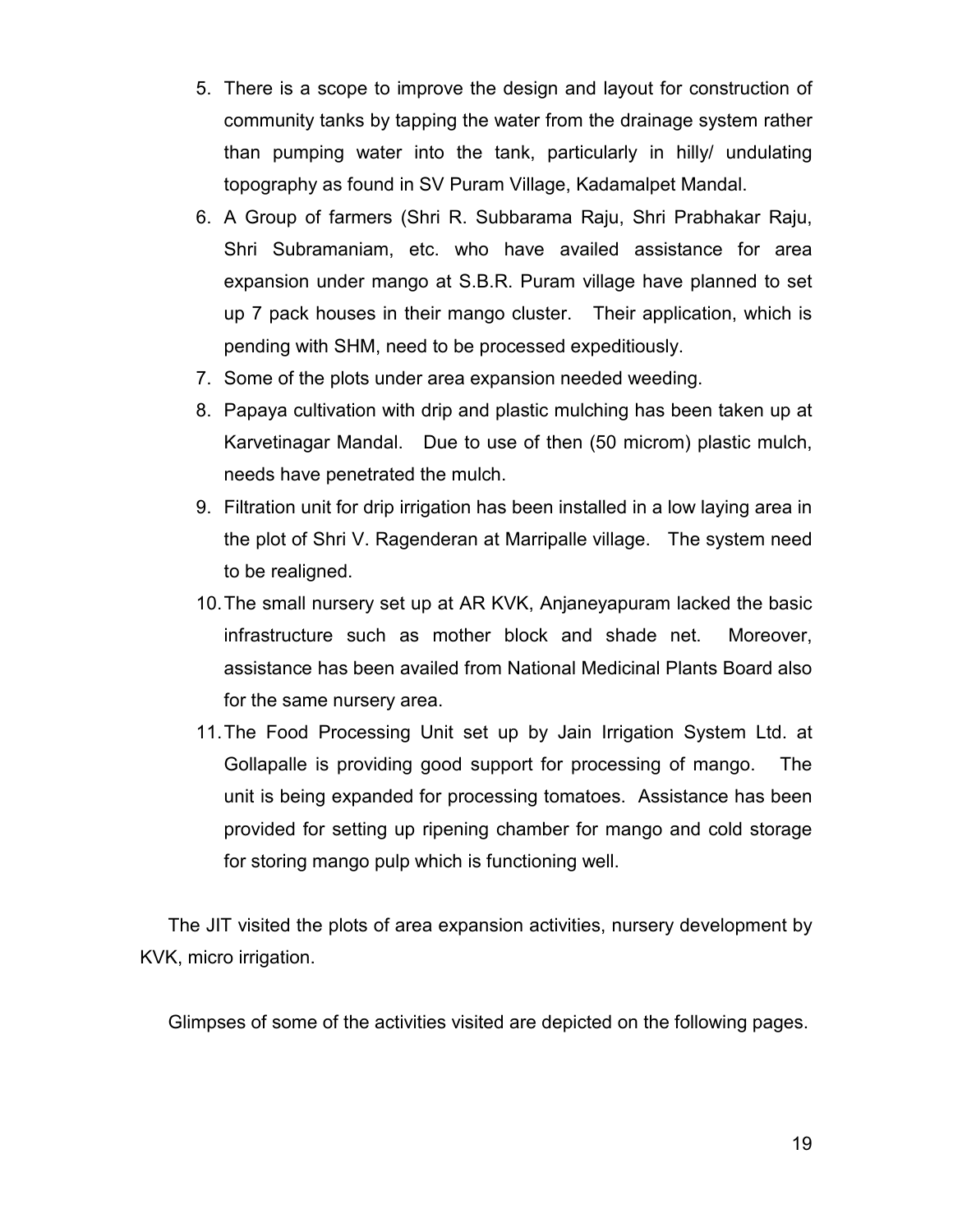# GLIMPSES OF ACTIVITIES VISITED IN CHITTOOR DISTRICT





Area expansion taken up in different field Creation of water resources



Activities such as area expansion under mango, guava, creation of community tank with plastic lining and mulching taken up in Chittoor district.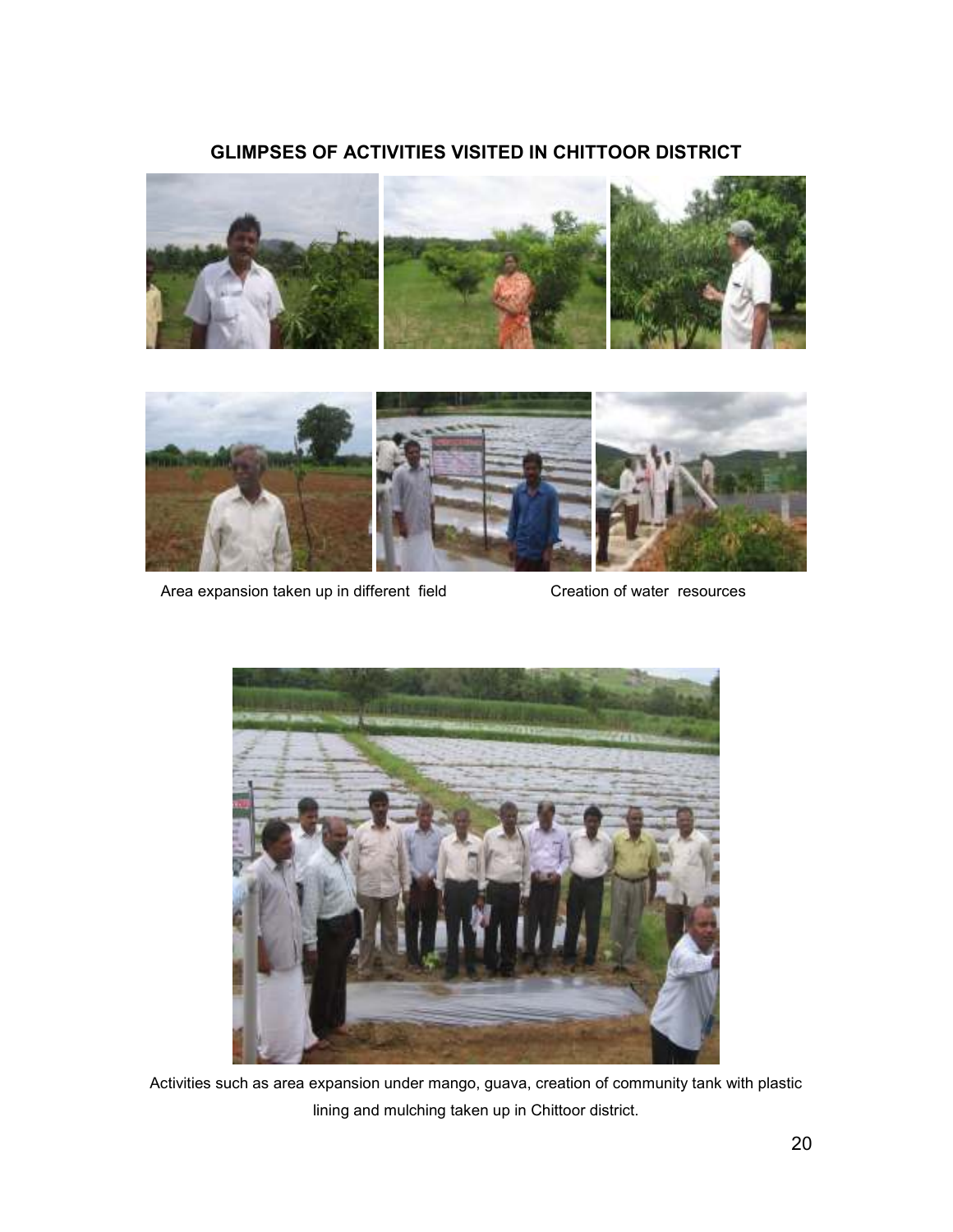# GLIMPSES OF ACTIVITIES VISITED IN CHITTOOR DISTRICT (CONTD)



Activities such as area vegetable seedling production and area expansion



View of a Small Nursery set up at KVK. The nursery needs better maintenance and upkeep. Moreover, assistance has been availed from NMPB also.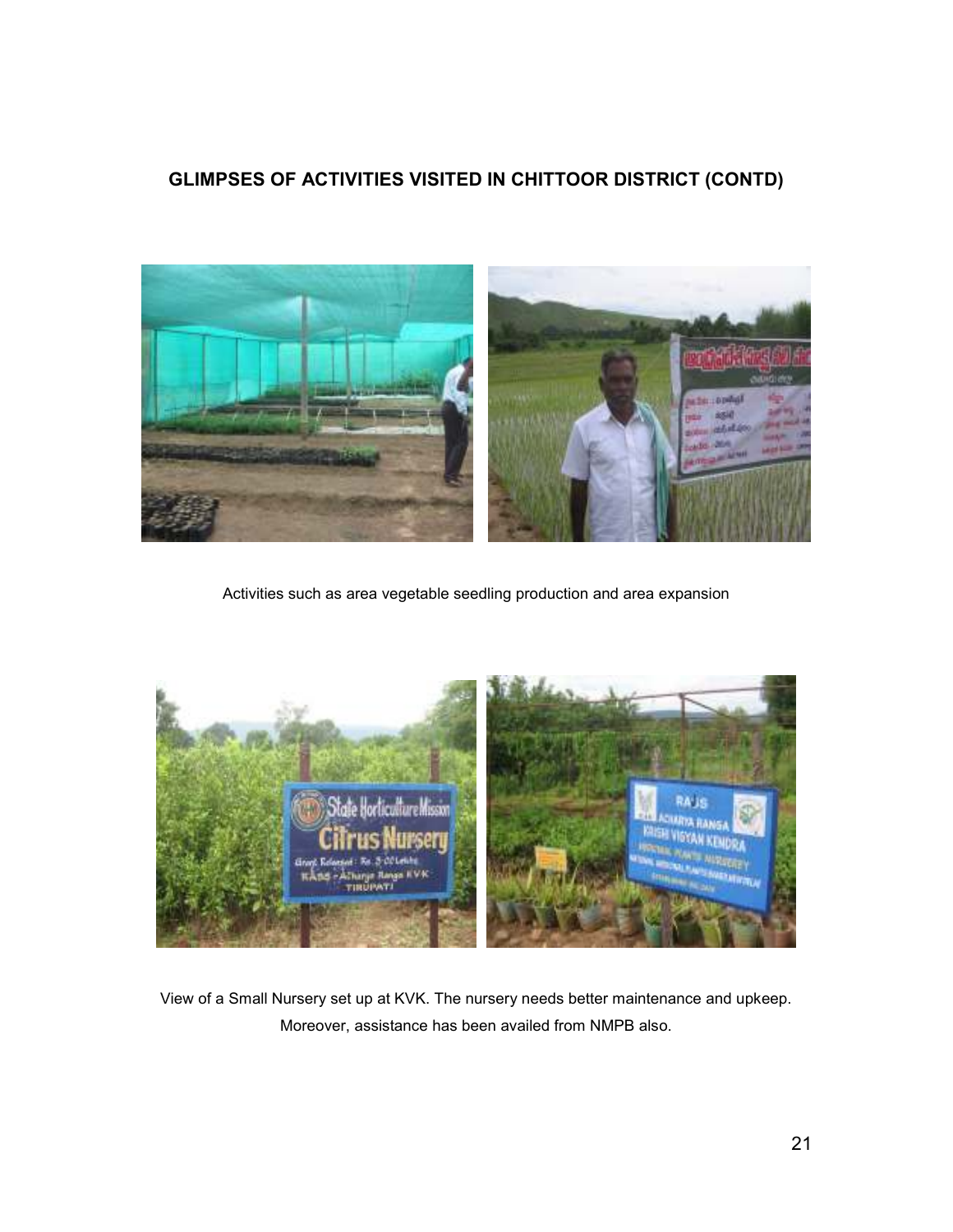# GLIMPSES OF ACTIVITIES VISITED IN CHITTOOR DISTRICT (CONTD)



Ripening chamber and cold storage set by Jain Irrigation Systems Ltd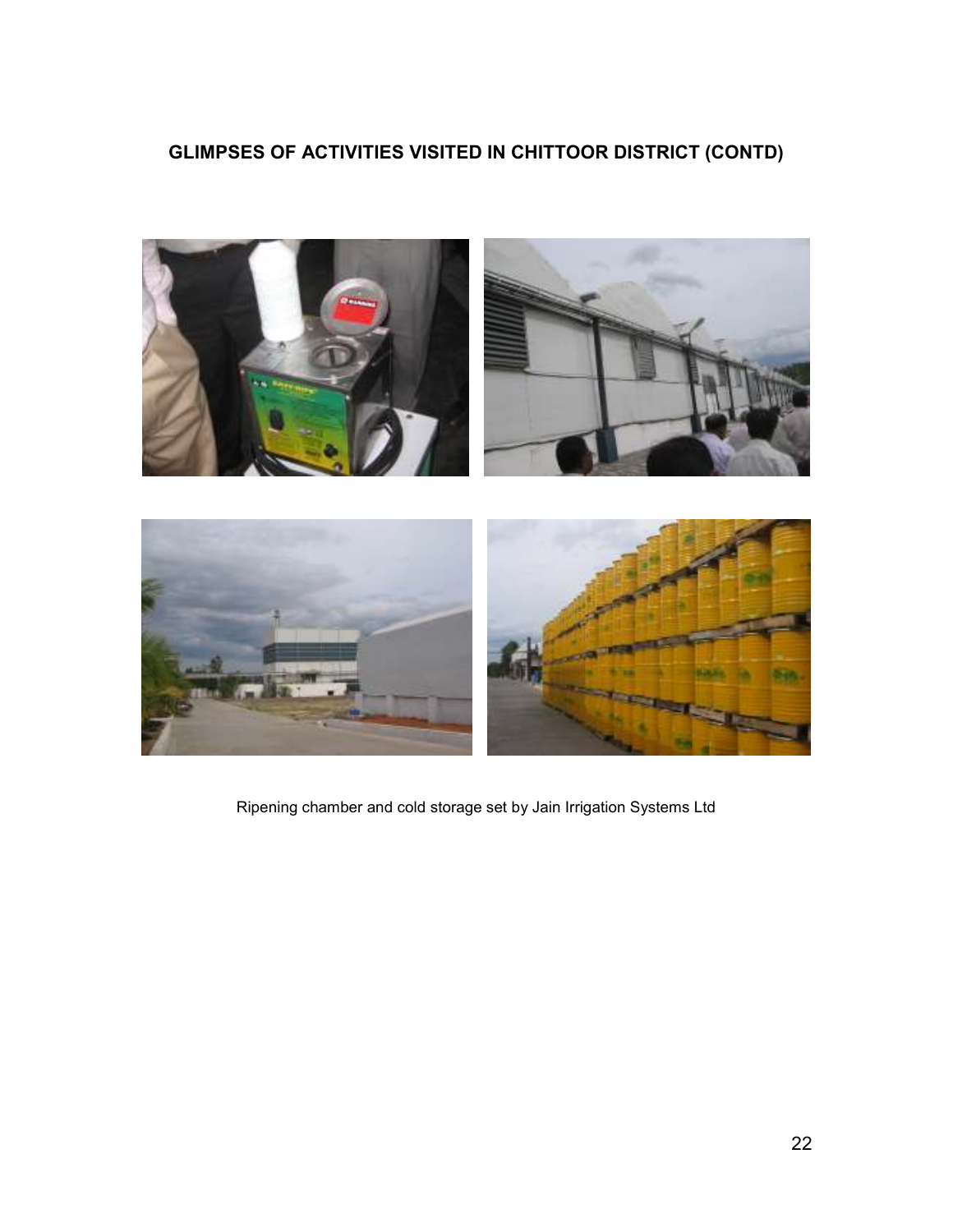## YSR (Guddapah) District

 The JIT covered YSR District on 08.09.2010. Shri MKV Srinivasalu and Shri Dharmaya, AD Horticulture provided the details for the District.

 The total area of YSR District is 15359 sq. mts with 2 Revenue Divisions, 51 Mandals, 804 Gram Pancyats and 965 Revenue villagers. The gross cropped area of the District is 472545 ha of which the irrigated area is 190252 ha.

 The total area under horticultural crops in the District is 77412 ha of which the major share is under fruit crops (48295 ha) followed by spices (190.46 ha) and vegetables (7995 ha).

 The main crops identified for development under NHM in YSR District are Banana , sweet orange, Mango, Papaya, Pomegranate, Sapota, Floriculture, Coriander and turmeric. The details of area, production and productivity of major horticultural crops in the District is given below:

Horticultural crops in Area, Production and Productivity of YSR District (Area ha, production, Productivity t/ha)

|               |             | 2004-05 |       |             | 2008-09 |       | % Difference |         |       |
|---------------|-------------|---------|-------|-------------|---------|-------|--------------|---------|-------|
|               | <b>Area</b> | Produn. | Pvty. | <b>Area</b> | Produn. | Pvty. | <b>Area</b>  | Produn. | Pvty. |
| Mango         | 17606       | 140848  | 8.0   | 21720       | 186795  | 8.6   | 23.4         | 32.6    | 7.5   |
| <b>Banana</b> | 3706        | 85238   | 23.0  | 5229        | 183015  | 35.0  | 41.1         | 114.7   | 52.2  |
| S. Orange     | 3419        | 44447   | 13.0  | 11409       | 154022  | 13.5  | 233.7        | 246.5   | 3.8   |
| Papaya        | 1866        | 142749  | 76.5  | 5152        | 412136  | 80.0  | 176.1        | 188.7   | 4.6   |
| Chilli        | 3926        | 9422    | 2.4   | 1039        | 3117    | 3.0   | $-73.5$      | $-66.9$ | 25.0  |
| Turmeric      | 2772        | 10811   | 3.9   | 2800        | 17360   | 6.2   | 1.0          | 60.6    | 59.0  |
| Ginger        |             |         |       |             |         |       |              |         |       |
| Coriander     | 23549       | 16484   | 0.7   | 12500       | 15000   | 1.2   | $-46.9$      | $-9.0$  | 71.4  |

 Source: SHM web site. There has been improvement in production and productivity of Horticultural crops in the District, except for chillies.

 The main activities taken up under NHM in the District are setting up of nurseries, area expansion, rejuvenation, creation of community tanks INM/IPM, protected cultivation, ripening chambers besides HRD.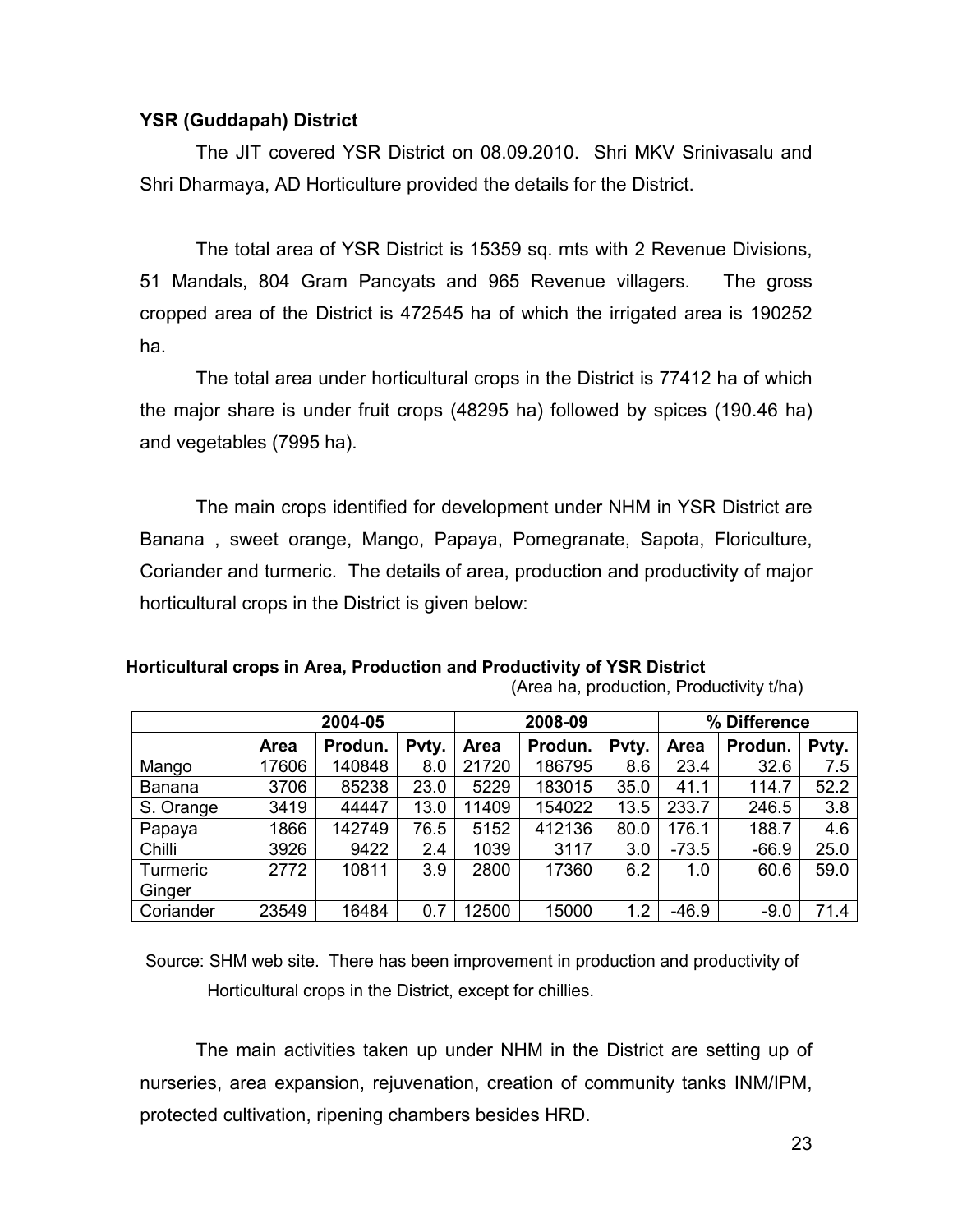The JIT visited the bio control lab and model nursery established at the Horticulture Research Station under Andhra Pradesh Horticulture University (APHU) at Anatharajupet. The JIT also visited the plots under area expansion, rejuvenation, micro irrigation, community tanks, and ripening cahmbers.

 Some of the main observations made during the visit to YSR District are as under:

- 1. The Bio control lab established at the HRS, Anatharajupet with an investment of Rs. 70.00 lakh is expected to provide bio inputs, particularly Trichoderma spp, pseudomonas flourescens and Nonmuarea sileyi for the horticultural crops in the district. So far 70 kgs of Trichoderma spp has been sold. The equipments need to be shifted to the new premises. It needs to be ensured that there is proper isolation of the lab from the other academic activities at HRS.
- 2. Micro irrigation of betlevine has helped to enhance the productivity of the crop besides water saving. Adequate training on running and maintenance of the drip irrigation system needs to be provided.
- 3. Good efforts have been made to develop papaya cluster at Equavareddy Palli Harijanawada in the land belonging to SC/ST farmers. The production system has been integrated with drip irrigation. However, the planting material has been procured form private sources without any quality check.
- 4. Ripening chamber set up by Mrs. Lakshmi Venkataeshwara at Sivuni Palls village, Sidhout Mandal, with a total capacity of 10 tonnes/ day is providing good support to the banana growers in the region. Although the work has been completed. The subsidy is yet to be disbursed. SHM needs to expedite the disbursement of subsidy amount to the beneficiary.

Glimpses of some the activities visited are depicted on the following pages.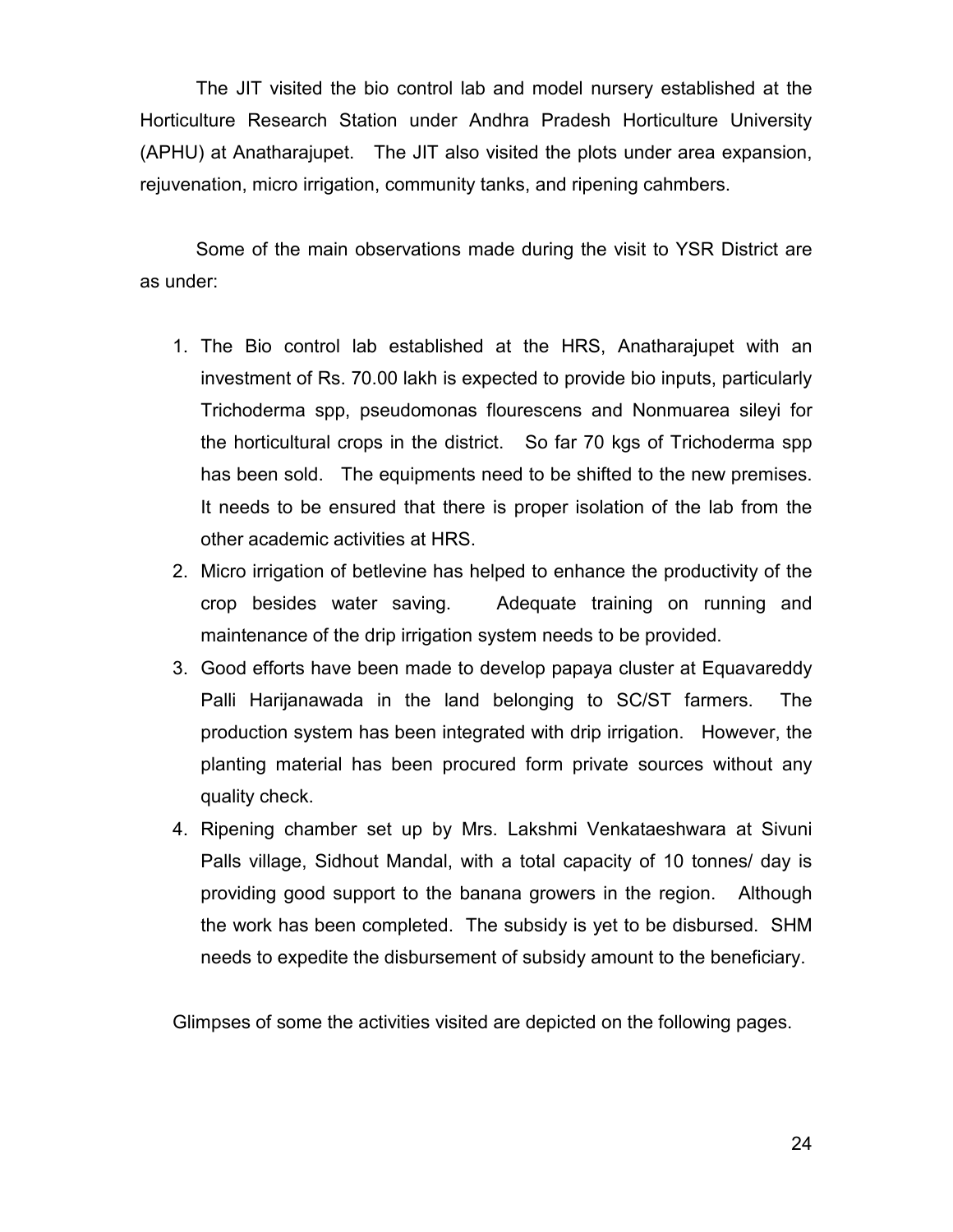# GLIMPSES OF ACTIVITIES IN CUDAPPAH DISTRICT



Bio control lab and Model Nursery set up at college of Horticulture



Drip irrigation system for banana



Papaya cluster in farmers belonging to SC/ST farmers at Equavareddy Palli Vilalge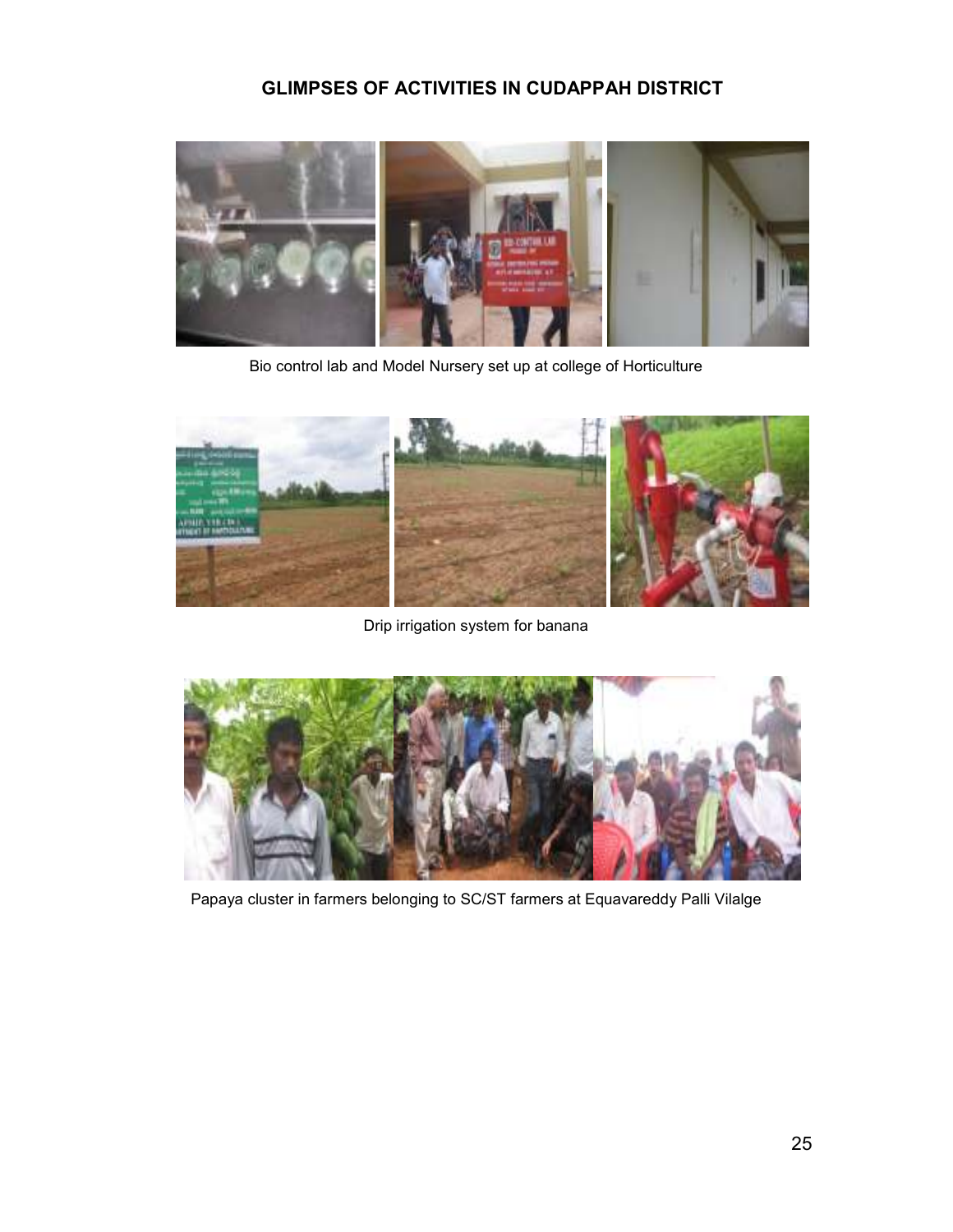# Glimpses of Activities in Cudapah District



Banana Ripening chamber set up by Mrs. Lakshmi



Community tank created at



Vemi compost unit set up by Shri Rama Chandra Aiyah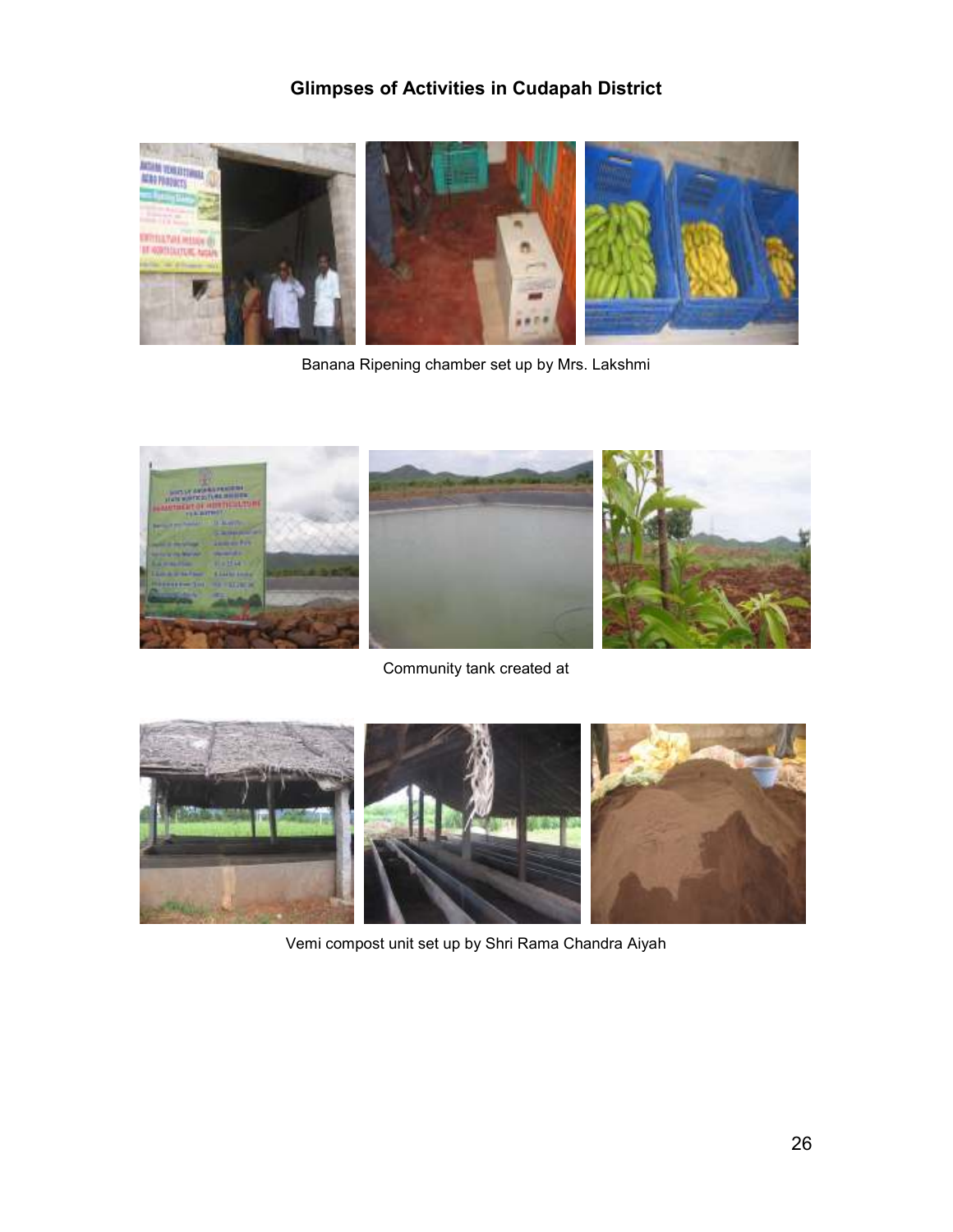### Medak

The JIT covered Medak District on 9.9.20.10. Mrs. Ramalakshmi Assistant Director of Horticulture provided the details for the districts.

The total area of Medak District is 9700 sq. m area under horticulture in Medak District is 62343 ha producing about 9.35 lakh tones of horticulture produce. The major share of the area is under vegetables (31576 ha) followed by spices (14879 ha) and fruits (14025 ha). Other crops like flowers, medicinal and aromatic plants are also grown to a limited extent.

The main crops identified for development in Medak District are Aonla, Banana, Sweet orange, mango, papaya, pomegranate, floriculture, coriander and Turmeric. The details of area production and productivity of main horticultural crops in the District is given below:

#### Horticultural crops in Area, Production and Productivity of Medak District

|               | 2004-05     |         |       | 2008-09 |         |       | % Difference |         |       |
|---------------|-------------|---------|-------|---------|---------|-------|--------------|---------|-------|
|               | <b>Area</b> | Produn. | Pvty. | Area    | Produn. | Pvty. | Area         | Produn. | Pvty. |
| Mango         | 5287        | 42296   | 8.0   | 7410    | 63726   | 8.6   | 40.2         | 50.7    | 7.5   |
| <b>Banana</b> | 1795        | 41285   | 23.0  | 4517    | 158095  | 35.0  | 151.6        | 282.9   | 52.2  |
| S. Orange     | 218         | 2834    | 13.0  | 798     | 10769   | 13.5  | 266.1        | 280.0   | 3.8   |
| Papaya        | 145         | 11093   | 76.5  | 941     | 75280   | 80.0  | 549.0        | 578.6   | 4.6   |
| Chilli        | 8005        | 19212   | 2.4   | 5720    | 17160   | 3.0   | $-28.5$      | $-10.7$ | 25.0  |
| Turmeric      | 2500        | 9750    | 3.9   | 3850    | 23870   | 6.2   | 54.0         | 144.8   | 59.0  |
| Coriander     | 2985        | 2090    | 0.7   | 1045    | 1254    | 1.2   | $-65.0$      | $-40.0$ | 71.4  |

(Area ha, production, Productivity t/ha)

 Source: SHM web site. There has been improvement in production and productivity of horticultural crops in the District, except for chillies and coriander.

The interventions taken up under NHM in the District are:

- Setting up of 6 nurseries.
- Area expansion -1500 ha under fruits, 90 ha under flowers and 20 ha under spices.
- Protected cultivation in 66 ha.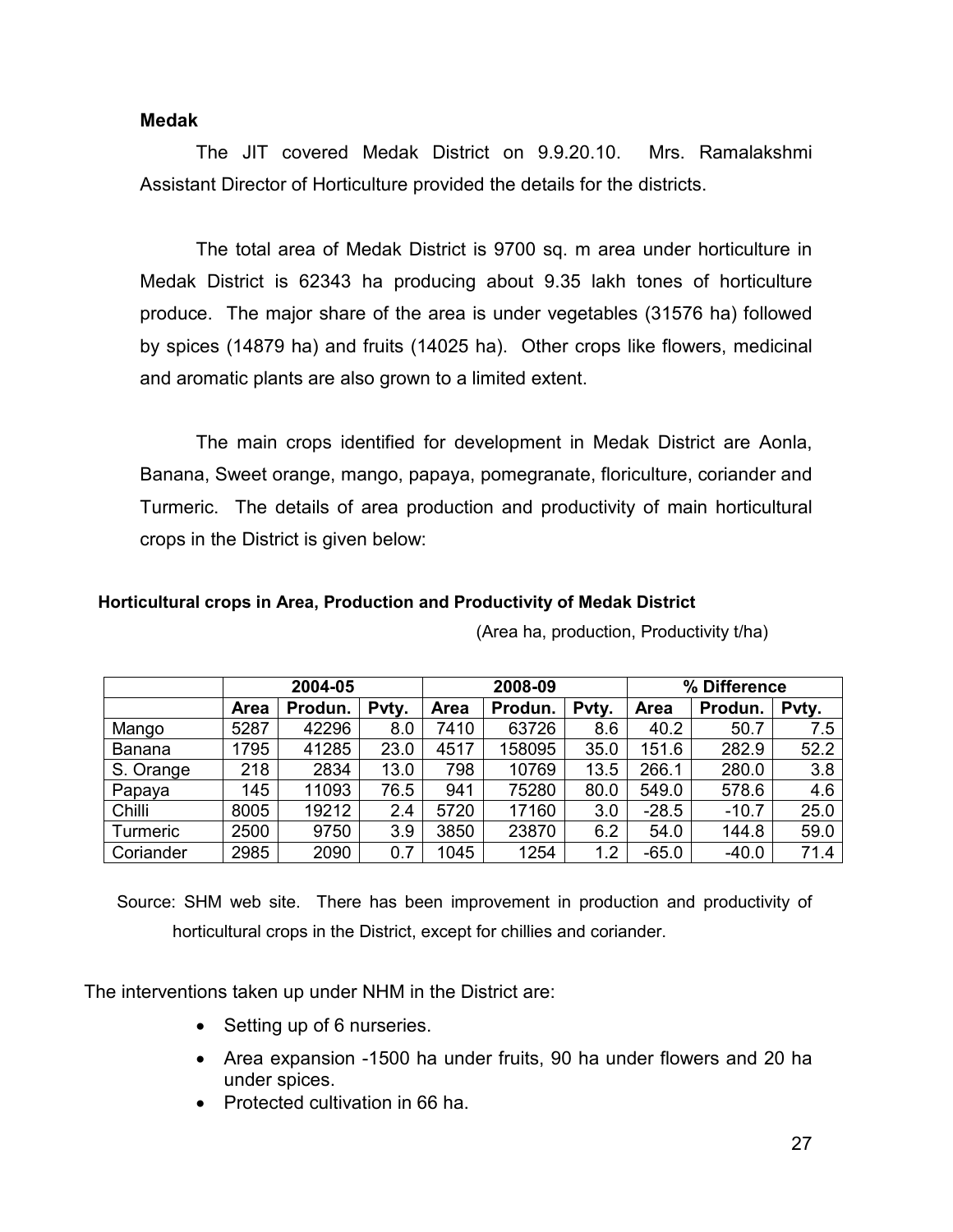- Adoption of organic farming in 700 ha.
- Setting up of PHM & Market infrastructure.
	- 20 pack houses, 2 cold storage unit, 1 ripening chamber

The JIT visited the activities relating to nursery development, Bio control lab and Disease Forecasting Unit at Fruit Research Station, Sngareddy and area expansion & MI cluster under sweet orange at Thogarpally village, Kondapur Mandal.

The observation of the JIT are as follows:

- The Model Nursery at FRS, Sangareddy has a good germ plasm collection of horticultural crops, particularly mango, custard apple, Guava and sapota.
- Proper layout plan for the Model Nursery need to be prepared, duly depicting the mother block, grafting area, location of water source etc.
- The Disease Forecasting Unit has been integrated with instruments for weather monitoring and data logger.
- The DFU should bring out proper advisories for forecasting and corrective measures for horticultural crops, particularly for mango. A web enabled forecasting system meet to be put in place in the lone run.
- The building for Bio control lab is under construction.
- Display of NHM logo is necessary at all locations.
- The sweet orange orchards established by Shri T. Kistaiah at Thogarpally village during 2006-07 has started bearing. Drip irrigaiiotn has also been availed, which was, however not in case at the time of the visit. The planting material for the same was purchased from a private nursery at Railway Kodur, Gudappah District.

Glimpses of some of the activities visited are depicted on the following pages.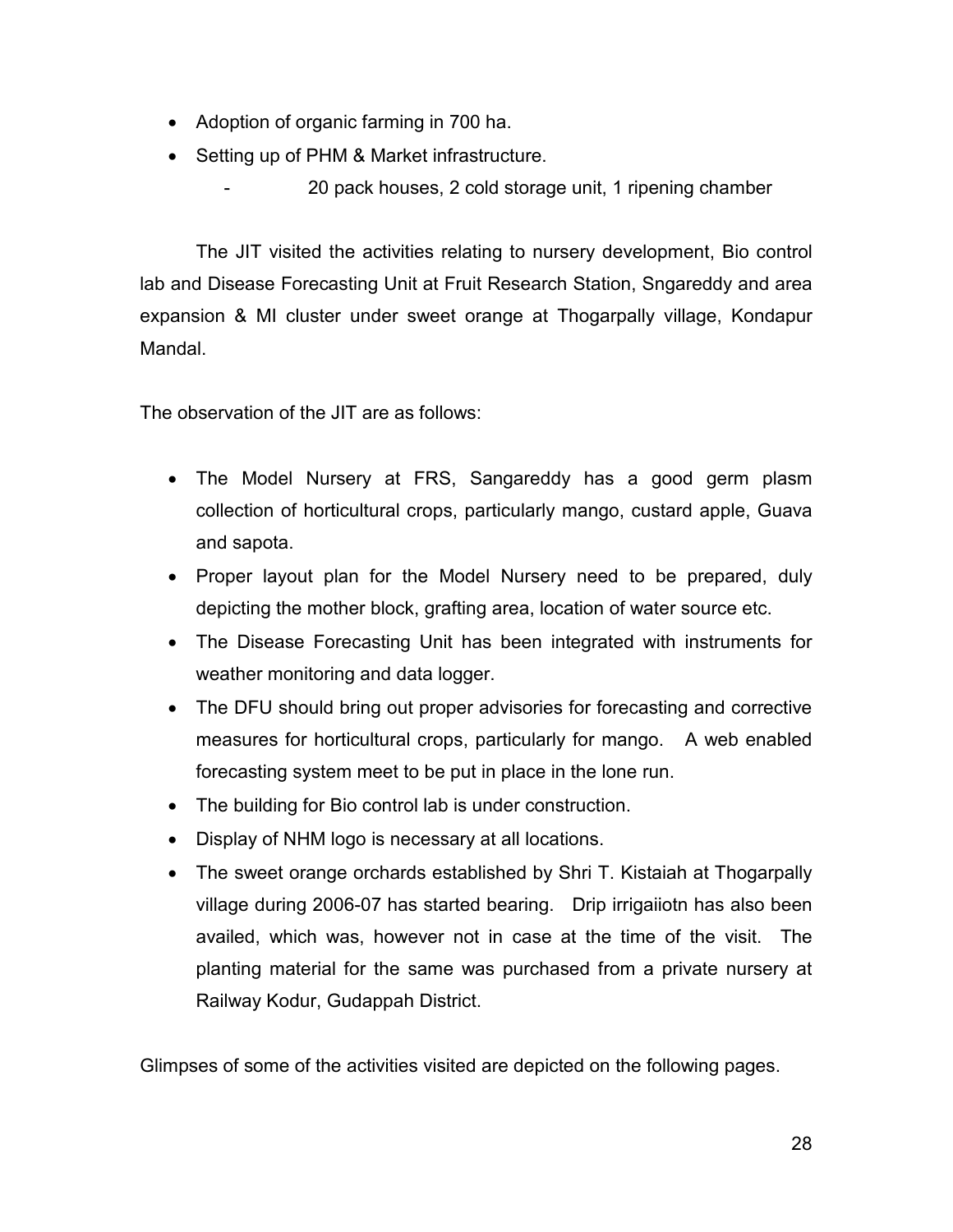# Glimpses of Activities in MEDAK District



Model Nursery at FRS, Sangareddy



Diseases Forecasting units



Building for Bio Control Lab under construction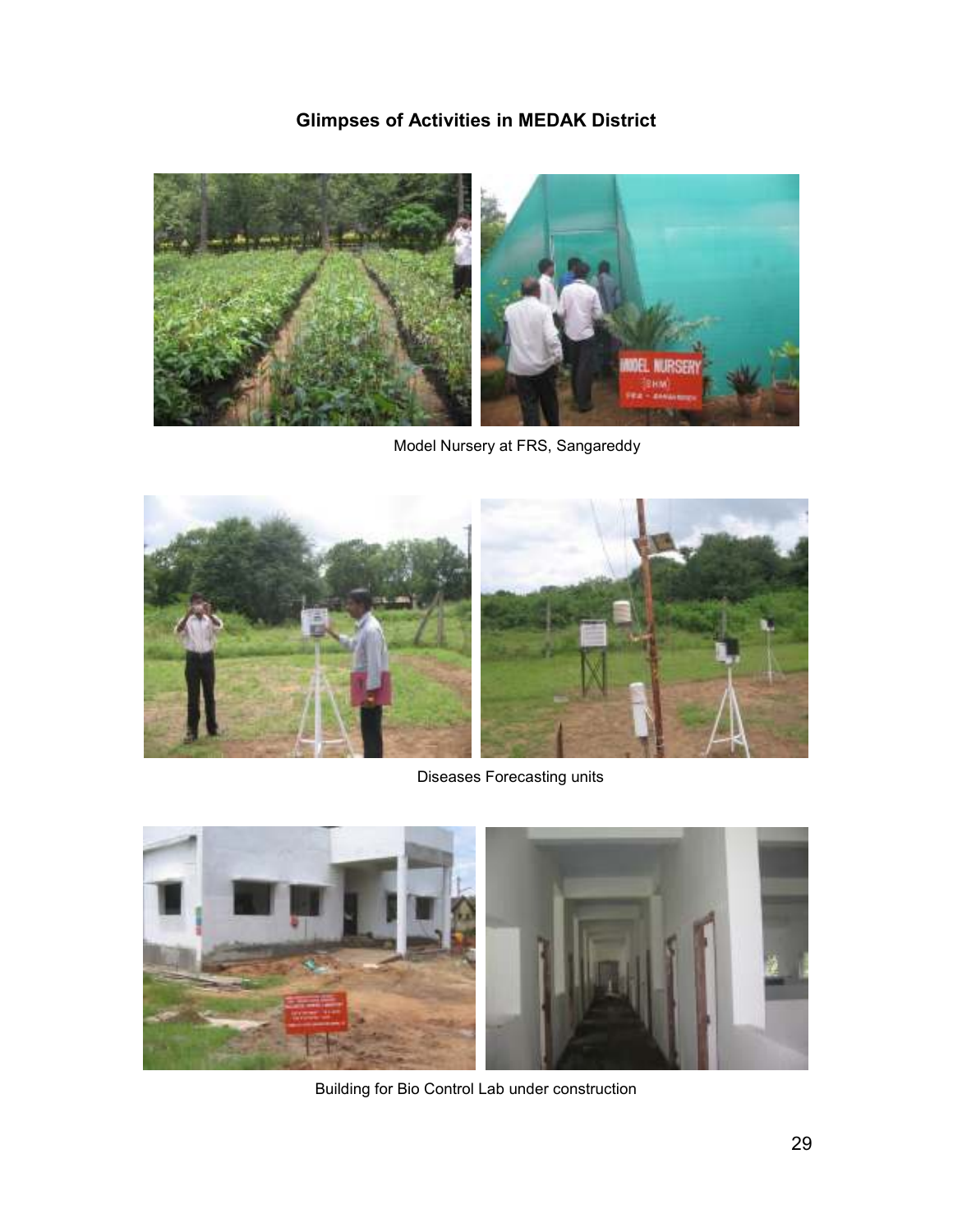# Glimpses of Activities in MEDAK District (Contid.)





Sweet orange orchard under bearing storage which was planted by Shri T. Kistia with NHM a Assistance during 2006-07. He has earned Rs. 1.00 lakh from his first crop. Tomato was taken As inter crop.